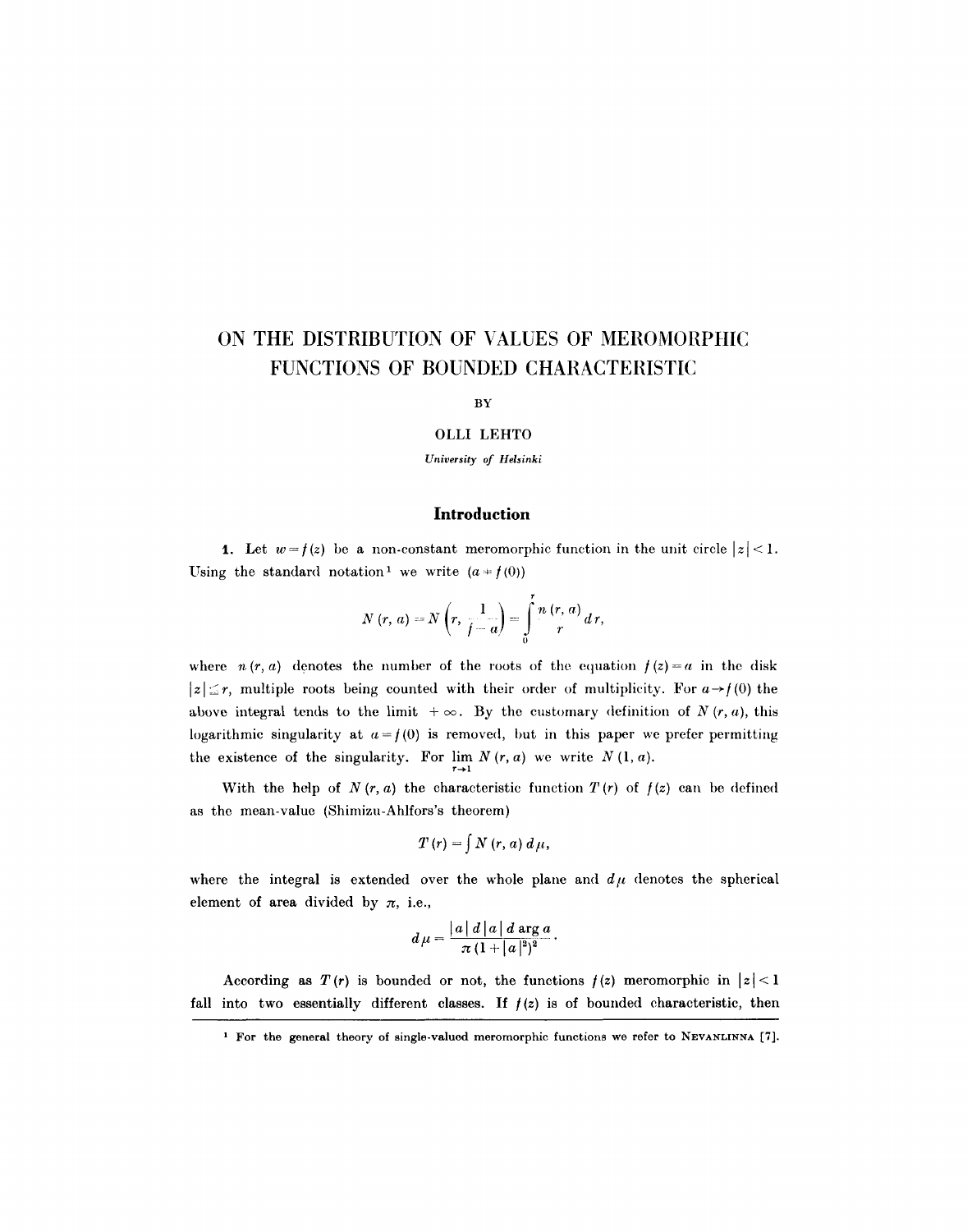for almost all  $\varphi$  in  $0 \le \varphi < 2\pi$ ,  $\lim_{z \to e^t} f(z)$  exists uniformly in the angle  $|\arg (1 - ze^{-i\varphi})|$  $\leq \frac{\pi}{2} - \varepsilon$  for all  $\varepsilon > 0$  (Fatou-Nevanlinna's theorem). If this property holds for the boundary point  $z=e^{i\varphi}$  we denote the above unique limit by  $f(e^{i\varphi})$  and call  $f(e^{i\varphi})$  a boundary value of  $f(z)$ . The set of all boundary values  $f(e^{i\varphi})$  in  $0 \le \varphi < 2\pi$  is of positive capacity (Nevanlinna-Frostman's theorem).

2. In this paper we consider the following problem:

The distribution of values of a function  $f(z)$ , meromorphic and of bounded charac*teristic in*  $|z| < 1$ , *is to be investigated under the following condition: For almost all*  $\varphi$ *the boundary values w = {(e'<sup>* $e$ *</sup>) belong to a given closed point set*  $\Gamma$  *which is of positive capacity and o/ non-void connected complement. 1* 

The study of this problem is divided into two essentially different cases; for we shall show that under the above conditions only the following two alternatives are possible :

A.  $w = f(z)$  takes no value outside  $\Gamma$ .

B.  $w = f(z)$  takes every value outside  $\Gamma$ , with the possible exception of a set of ca*pacity zero.* 

In case A the study of the distribution of values of  $f(z)$  leads to a problem of *majorization.* The situation is then governed by theorems like Schwarz's lemma, Lindelöf's principle, principle of hyperbolic measure, etc. A sharp and general principle well applying to this case is the following (Littlewood [4], [5], Lehto [2]): Let the values of  $f(z)$  lie in a plane domain G with at least three boundary points, and let  $w=x(z)$  map the unit circle conformally onto the universal covering surface of G and satisfy the condition  $x(0)=f(0)$ . Then, for every  $r<1$ ,

$$
N\left(r,\frac{1}{f-a}\right)\leq N\left(r,\frac{1}{x-a}\right),
$$

with equality if and only if  $f(z)=x(e^{i\theta}z)$  ( $\theta$  a real constant). This inequality contains Schwarz's lemma and Lindel6f's principle as special cases, both in a sharpened form. The case A thus being governed by known principles, we shall not deal with it in this paper.

In the above case B the study of the distribution of values of  $f(z)$  gives rise to a problem of *minorization*. This problem will be treated in detail below. Our main result reads as follows: *If the point*  $w = f(0)$  *is not in*  $\Gamma$ *, we have* 

<sup>&</sup>lt;sup>1</sup> A short summary of our principal results about this problem is given in [3].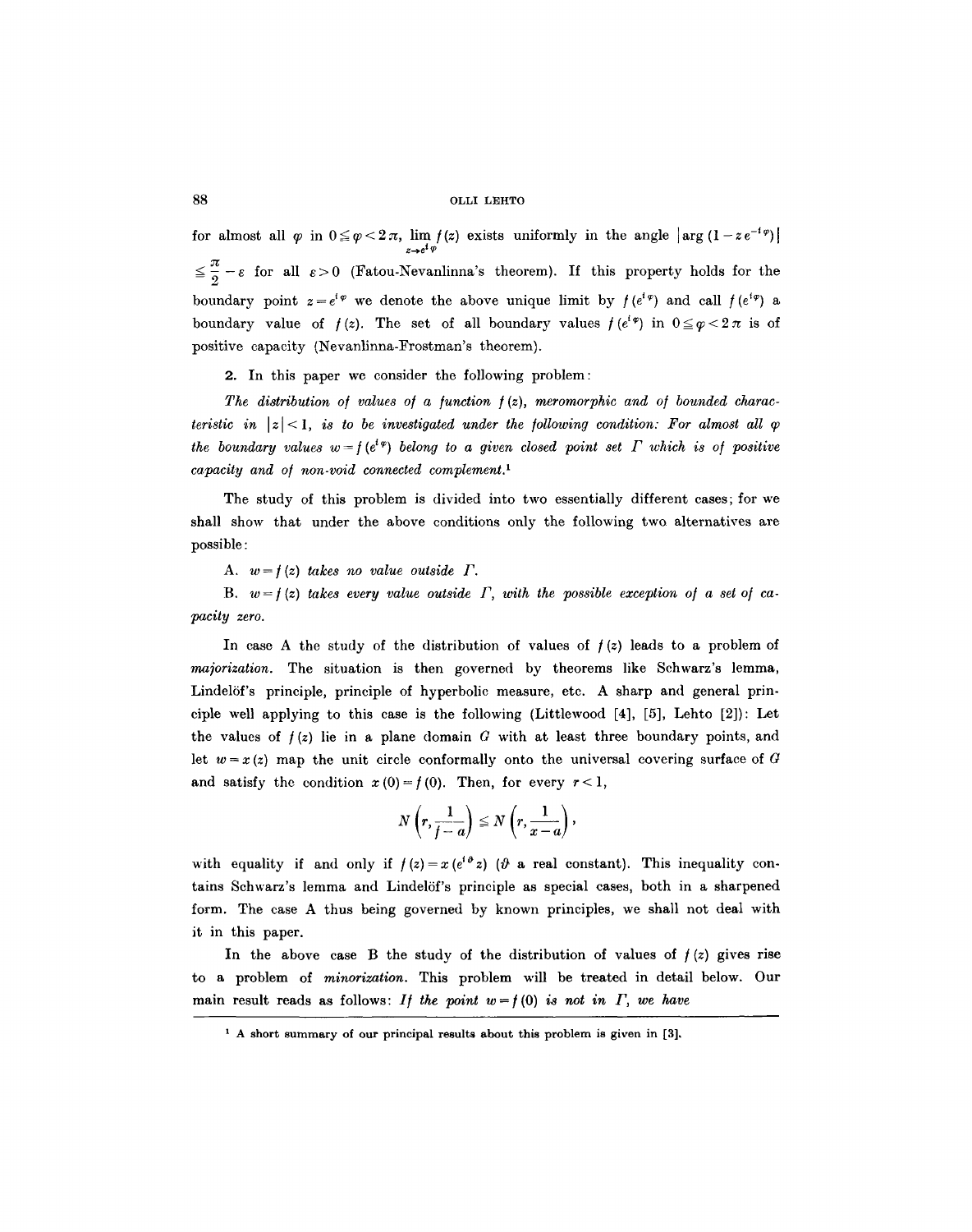(1) 
$$
N\left(1, \frac{1}{f-a}\right) \geq g(a, f(0), C(\Gamma)),
$$

*except perhaps for a set of values a of capacity zero.* Here  $g(a, f(0), C(\Gamma))$  denotes the Green's function of the complement of  $\Gamma$  with singularity at the point  $f(0)$ . This result is sharp in the following two senses: First, we have equality for every  $a$  if  $w=f(z)$  maps the unit circle conformally onto the universal covering surface of the complement of  $\Gamma$ . Secondly, given an arbitrary closed set of capacity zero outside  $\Gamma$ , we always have a function  $f(z)$ , satisfying the above conditions, for which

$$
N\left(1,\frac{1}{f-a}\right) < g\left(a,f\left(0\right),C\left(\varGamma\right)\right)
$$

at all points of this null-set.

The above results can also be stated directly in terms of the boundary values without prescribing the set  $\Gamma$ . We then have to impose on  $f(z)$  the additional restriction that the complement of the closure of the boundary values is not void.

3. Quite symmetrical results are obtained if the points of  $\Gamma$  are Picard exceptional values for the function  $f(z)$ . In other words, suppose that all values  $w = f(z)$ lie in the complement of I', and that for almost all  $\varphi$ ,  $w=f(e^{i\varphi})$  belongs to I'. Let us introduce the function

$$
\Phi\left(\frac{1}{f-a}\right)=\frac{1}{2\pi}\lim_{r\to 1}\int\limits_{0}^{2\pi}g\left(f\left(re^{i\,\psi}\right),\,a,\,C\left(\varGamma\right)\right)d\,\varphi
$$

which measures the convergence in the mean towards the value  $a$  in the neighbourhood of the frontier  $|z|=1$ . We then have the invariant relation

(2) 
$$
\Phi\left(\frac{1}{f-a}\right) + N\left(1, \frac{1}{f-a}\right) = g\left(a, f\left(0\right), C\left(\Gamma\right)\right).
$$

Here the right-hand term, which plays the role of a characteristic function, is a *domain* function and *independent* of  $f(z)$ , up to the value of  $f(0)$ .

As for the relative magnitude of the components  $\Phi$  and N in (2) it follows from the inequality (1) that

$$
\Phi\left(\frac{1}{f-a}\right)=0,
$$

except perhaps for a set of values of capacity zero. Therefore, it is natural to call a value a *normal* for  $f(z)$  if (3) holds; otherwise a is *exceptional*. As in Nevanlinna's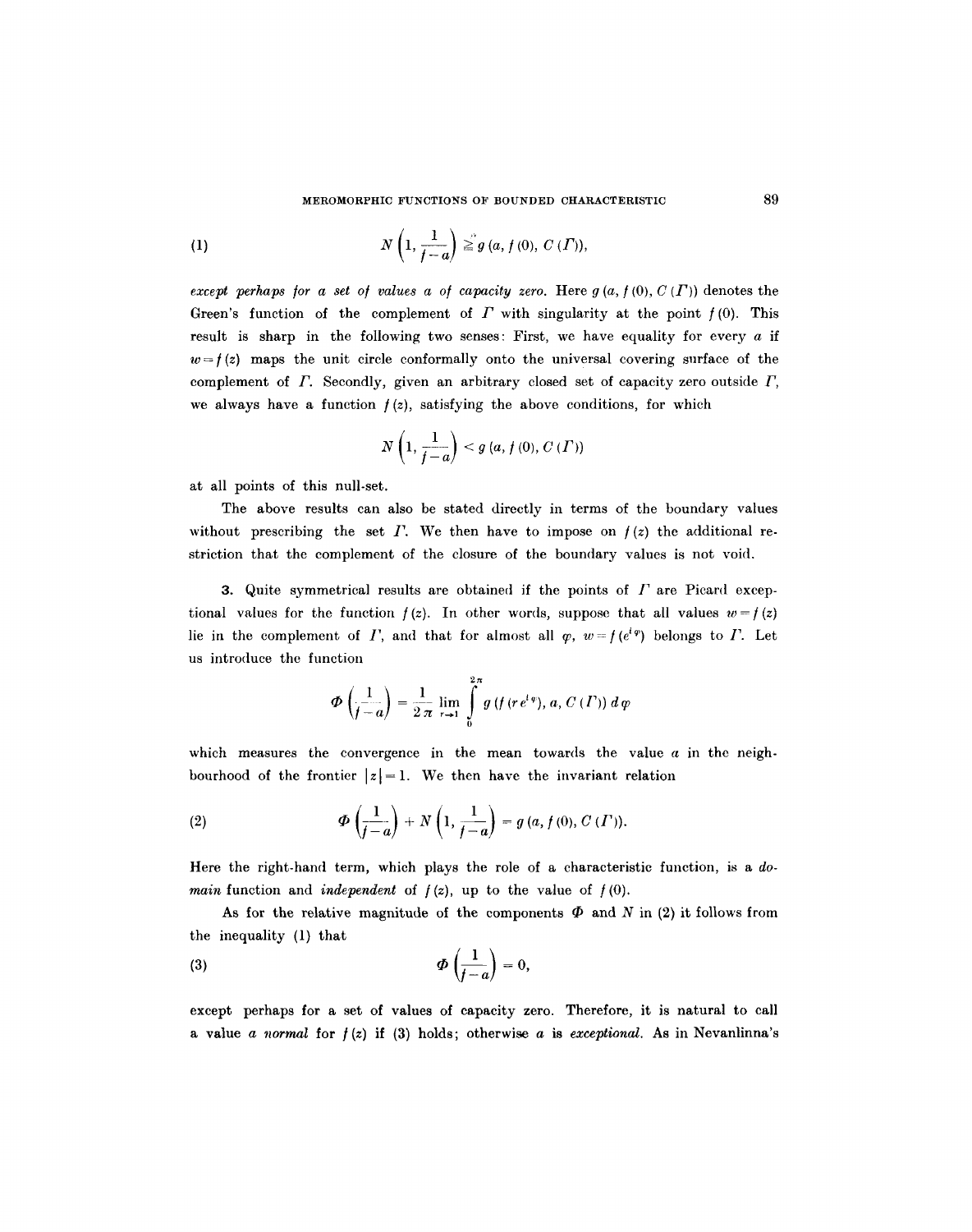theory, for a more detailed study the concept of *deficiency*  $\delta(a)$  of the value a can be introduced, the natural definition here being  $(a \neq f(0))$ 

$$
\delta(a) = \frac{\Phi\left(\frac{1}{f-a}\right)}{g\left(a, f\left(0\right), C\left(\overline{I'}\right)\right)} = 1 - \frac{N\left(1, \frac{1}{f-a}\right)}{g\left(a, f\left(0\right), C\left(\overline{I'}\right)\right)};
$$

this definition can readily be modified for  $a = f(0)$ .

In the special case that the functions  $f(z)$  considered satisfy the conditions  $| f(z) |$  < 1,  $| f(e^{i\varphi}) |$  = 1 almost everywhere, certain analogous results have been established by Frostman [1].

## **w l. Fundamental lemma**

4. This chapter is devoted to preliminary considerations, the tools necessary for the following representation being developed. The results are collected in a lemma which will be of fundamental importance below.

Let  $w=f(z)$  be a meromorphic function in the unit circle  $|z|<1$ . Introducing the function

$$
N(r, a) = \int\limits_0^r \frac{n(r, a)}{r} d r
$$

we first prove (Frostman [1]):

*I/ # is a completely additive set /unction de/ined [or all Borel measurable subsets o[ a closed set S, then* 

(1.1) 
$$
\int_{S} N(r, a) d\mu(a) = N(r, \infty) \mu(S) + u(f(0)) - \frac{1}{2\pi} \int_{0}^{2\pi} u(f(re^{i\varphi})) d\varphi,
$$

*where* 

$$
u(w) = \int\limits_{S} \log \frac{1}{|w-a|} d\mu(a)
$$

*is the logarithmic potential belonging to the set function*  $\mu$ *.* 

Formula (1.1) can easily be established by means of the principle of the argument. In faet, by this principle,

$$
\int_{0}^{2\pi} d \arg (f (re^{i \varphi})-a) = 2 \pi (n (r, a)-n (r, \infty)).
$$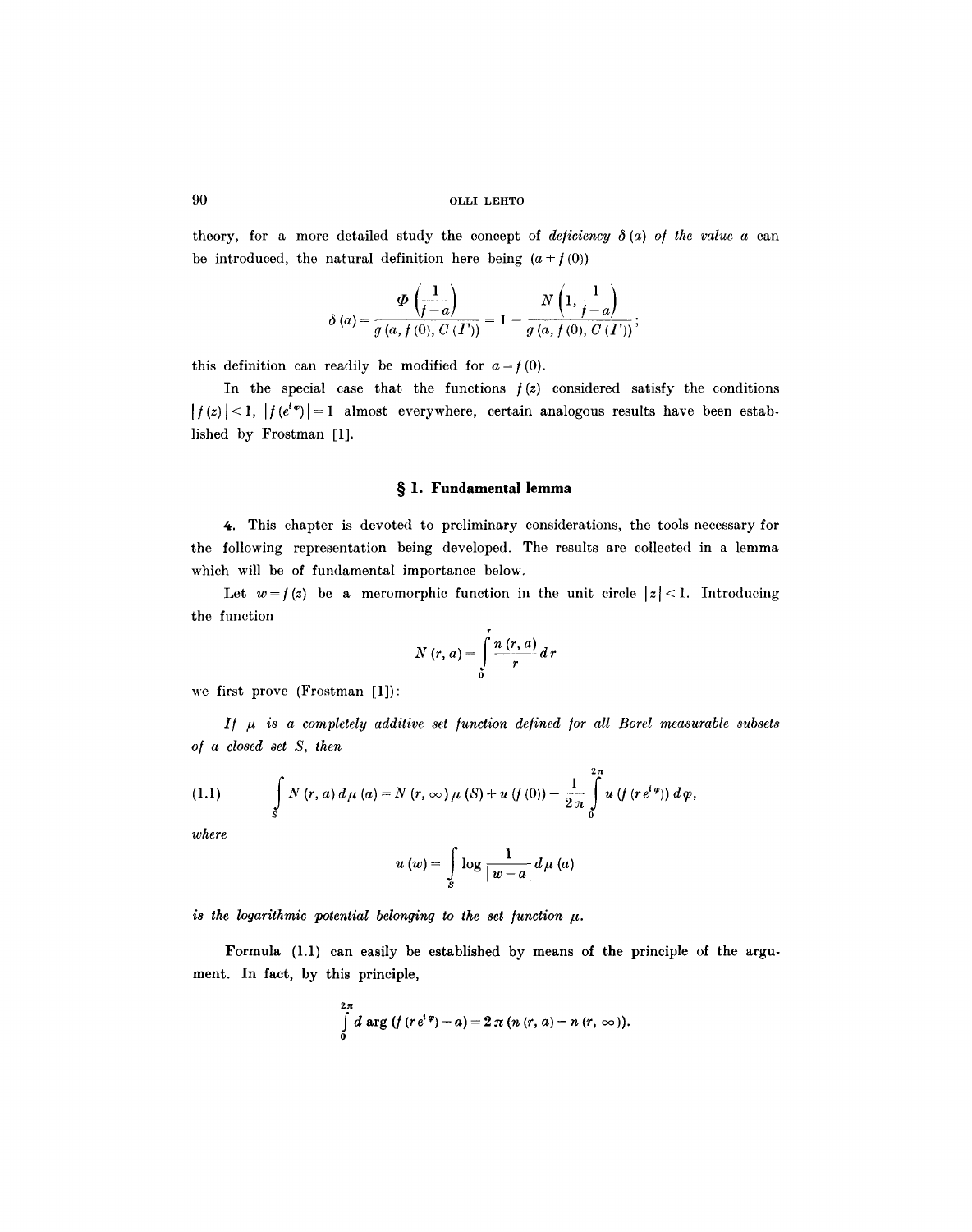Applying Cauchy-Riemann's differential equation to the left-hand side we obtain

$$
r\frac{d}{dr}\int_{0}^{2\pi}\log|f(re^{t\varphi})-a|d\varphi=2\pi (n (r, a)-n (r, \infty)).
$$

Multiplying both sides by  $d\mu$  and integrating over S with respect to  $d\mu~(a)$  gives

$$
-r\frac{d}{dr}\int\limits_{0}^{2\pi} u\left(f\left(r\,e^{i\,\varphi}\right)\right)\,d\,\varphi=2\,\pi\left(\int\limits_{S} n\left(r,\,a\right)\,d\,\mu-n\left(r,\,\infty\right)\mu\left(S\right)\right),
$$

whence  $(1.1)$  follows by integrating with respect to r.

In (1.1) both sides may be infinite. Since we shall apply this formula to a special case where the convergence can directly be seen, we shall not study general conditions which would exclude divergence.

5. As the next step we construct a sct function appropriate for our purposes. Let  $I'$  and  $E$  be two bounded, closed, disjoint point sets in the w-plane, both of positive capacity. Let the complements of  $\Gamma$  and  $\Gamma + E$ , denoted by  $C(\Gamma)$  and  $C(T+E)$ , respectively, be connected.

Consider the well-known Robin equilibrium potentials

(1.2)  

$$
\begin{cases}\nu_1(w) = \int\limits_{\Gamma} \log \frac{1}{|\zeta - w|} d\mu_1(\zeta) \\
u_2(w) = \int\limits_{\Gamma + \varepsilon} \log \frac{1}{|\zeta - w|} d\mu_2(\zeta),\n\end{cases}
$$

where  $\mu_1$  and  $\mu_2$ , so-called equilibrium mass-distributions, are non-negative completely additive set functions defined for the Borel measurable subsets of  $\Gamma$  and  $\Gamma + E$ , respectively, and of total mass 1. For every subset e of capacity zero we have  $\mu_1$  (e) = 0,  $\mu_2$  (e) = 0. In contrast to this,  $\mu_2(E) > 0$ , since E is of positive capacity. (For details concerning the properties of equilibrium mass-distributions we refer to Frostman [1].)

If w is a point of  $C(T+E)$  we have

(1.3) 
$$
\begin{cases} u_1(w) = \gamma_1 - g(w, \infty, C(\Gamma)) \\ u_2(w) = \gamma_2 - g(w, \infty, C(\Gamma + E)), \end{cases}
$$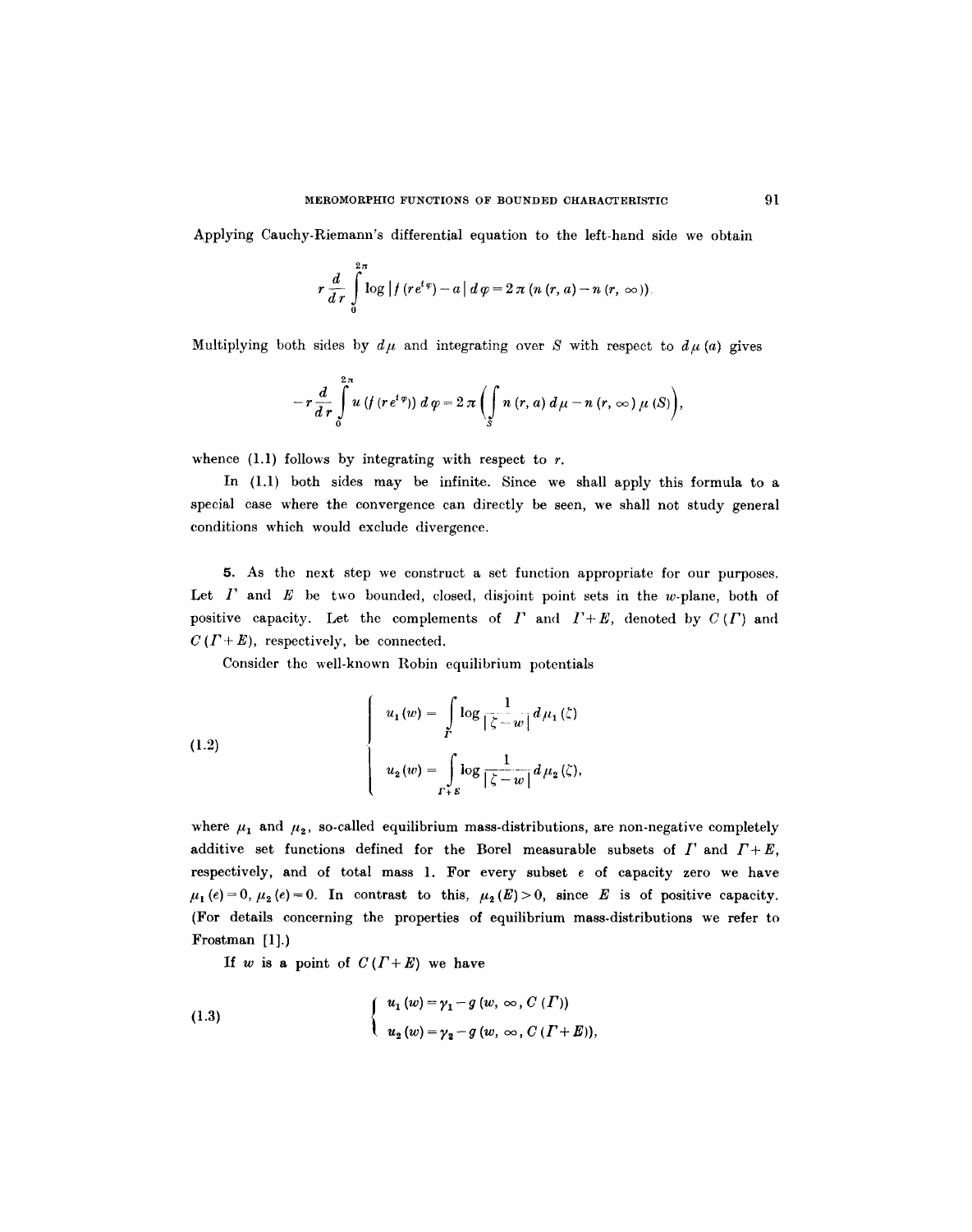where  $\gamma_1$  denotes the Robin's constant of  $C(\Gamma)$  and  $g(w, \infty, C(\Gamma))$  represents the Green's function of  $C(\Gamma)$  with pole at  $w=\infty$ . Correspondingly,  $\gamma_2$  and  $g(w,\infty,C(\Gamma+E))$ denote the same quantities with respect to  $C(T+E)$ . If w is an internal point of  $\Gamma$ (if such points exist), then

$$
u_{1}\left( w\right) =\gamma _{1},
$$

and similarly, if w is an inner point of  $\Gamma + E$ ,

$$
u_{_{2}}\left( w\right) =\gamma_{\,2}\,.
$$

Let us now construct the potential

$$
u(w) = u_2(w) - u_1(w).
$$

Because Green's function is bounded in every part of its domain of existence which does not contain a certain neighbourhood of the pole, this potential u (w) is *bounded*  in the whole w-plane.

By (1.2) we can write

$$
u(w) = \int\limits_{\Gamma + \mathcal{E}} \log \frac{1}{|\zeta - w|} d\mu(\zeta),
$$

where

$$
\mu(e) = \begin{cases} \mu_2(e) - \mu_1(e), & e \subset \Gamma \\ \mu_2(e), & e \subset E. \end{cases}
$$

For this set function  $\mu$  we have

$$
\mu(I+E) = \mu_2(I+E) - \mu_1(I) = 0.
$$

It follows from the definition that  $\mu$  (e)  $\geq$  0, if e is an arbitrary subset of *E*, whereas, by the maximum principle,  $\mu(e) \leq 0$  for every measurable subset of  $\Gamma$ . From the properties of  $\mu_1$  and  $\mu_2$  stated above it follows that  $\mu(e)=0$  if e is of capacity zero. For the sets E and I' we have  $\mu(E) > 0$ ,  $\mu(I') < 0$ . The former statement is immediately implied by the above remark concerning  $\mu_2(E)$  and by the definition of  $\mu$ the latter one being an easy consequence of the minimum principle.

In the above it was supposed that the sets  $\Gamma$  and  $E$  are bounded. If either of the sets does not satisfy this requirement, the above reasoning must be slightly modified. Since this can be made in an obvious manner and no essential difficulties are encountered we omit the details here. In any case we can construct a set function  $\mu$  which possesses the properties stated above and for which the associated potential  $u(w)$  is bounded in the whole plane.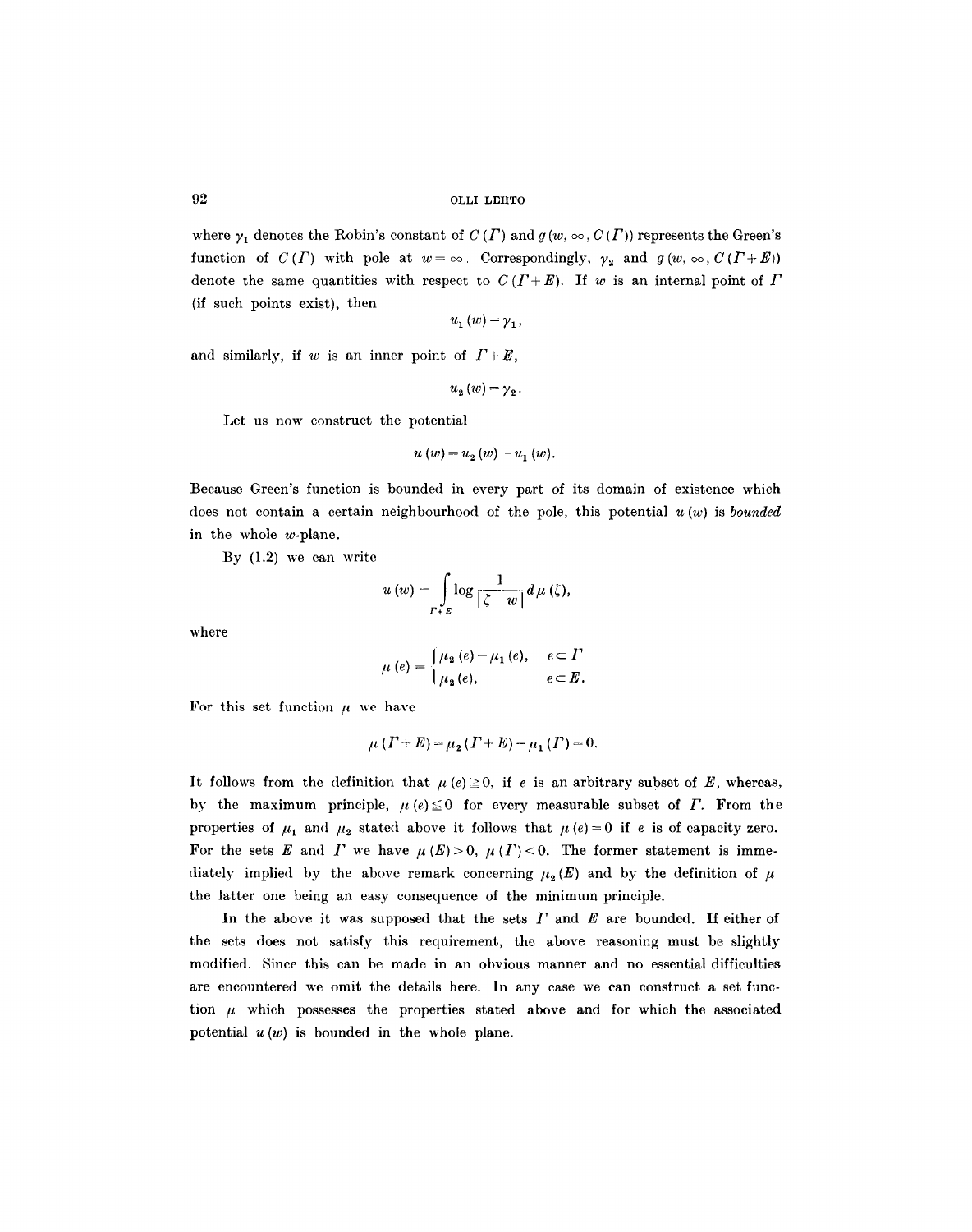6. Let us consider a function  $w = f(z)$  satisfying the following conditions:

1.  $f(z)$  is meromorphic and of bounded characteristic in the unit circle  $|z| < 1$ .

2. For almost all  $\varphi$  the boundary values  $f(e^{t\varphi})$  belong to a bounded closed point set  $\Gamma$  of connected complement.

3. The point  $w = f(0)$  is in the complement of  $\Gamma$ .

By the theorem of Nevanlinna and Frostman, referred to in the Introduction, the set  $\Gamma$  is of positive capacity.

Let  $E$  be an arbitrary closed point set of positive capacity and connected complement and lying outside  $\Gamma$ . We apply formula (1.1) to this  $f(z)$  choosing for the set function the above  $\mu$  which belongs to the sets  $\Gamma$  and  $E$ . Since in this case  $\mu(S) = \mu(r+E) = 0$ , it follows from (1.1) that

(1.4) 
$$
\int_{\Gamma+E} N(r,a) d\mu = u(f(0)) - \frac{1}{2\pi} \int_{0}^{2\pi} u(f(re^{t\varphi})) d\varphi.
$$

Let now  $r \rightarrow 1$ . In the left-hand integral we can perform the passage to the limit under the integral sign since  $N(r, a)$  is monotonic in r. As for the right-hand side, we first conclude from the boundedness of  $u(w)$  that

$$
(1.5) \qquad \int\limits_{0}^{2\pi}\liminf_{r\to 1} u\left(f\left(re^{i\,\phi}\right)\right)d\,\varphi \leq \lim_{r\to 1}\int\limits_{0}^{2\pi} u\left(f\left(re^{i\,\phi}\right)\right)d\,\varphi \leq \int\limits_{0}^{2\pi}\limsup_{r\to 1} u\left(f\left(re^{i\,\phi}\right)\right)d\,\varphi.
$$

By hypothesis, the point  $w=f(re^{i\varphi})$  either is in  $\Gamma$  or tends to  $\Gamma$  for almost all  $\varphi$ when  $r \rightarrow 1$ . Let us confine ourselves to studying such values  $\varphi$  only. Then, if  $w=f(e^{i\varphi})$  is an internal point of  $\Gamma$ , we have, by the above,

(1.6) 
$$
\liminf_{r \to 1} u(f(re^{i\varphi})) = \limsup_{r \to 1} u(f(re^{i\varphi})) = \gamma_2 - \gamma_1.
$$

In case  $w = f(e^{i\varphi})$  is a boundary point of  $\Gamma$  it follows from the definition of  $u(w)$  that

(1.7) 
$$
\liminf_{r \to 1} u(f(re^{i\varphi})) \geq \gamma_2 - \gamma_1
$$

and

(1.8) 
$$
\limsup_{r\to 1} u(f(re^{i\varphi})) \leq \gamma_2 - \gamma_1 + \sup g(f(e^{i\varphi}), \infty, C(\Gamma)).
$$

By a theorem of Frostman [1], if  $w$  is a boundary point of  $\Gamma$ , then

$$
\sup g(w, \infty, C(\Gamma)) = 0,
$$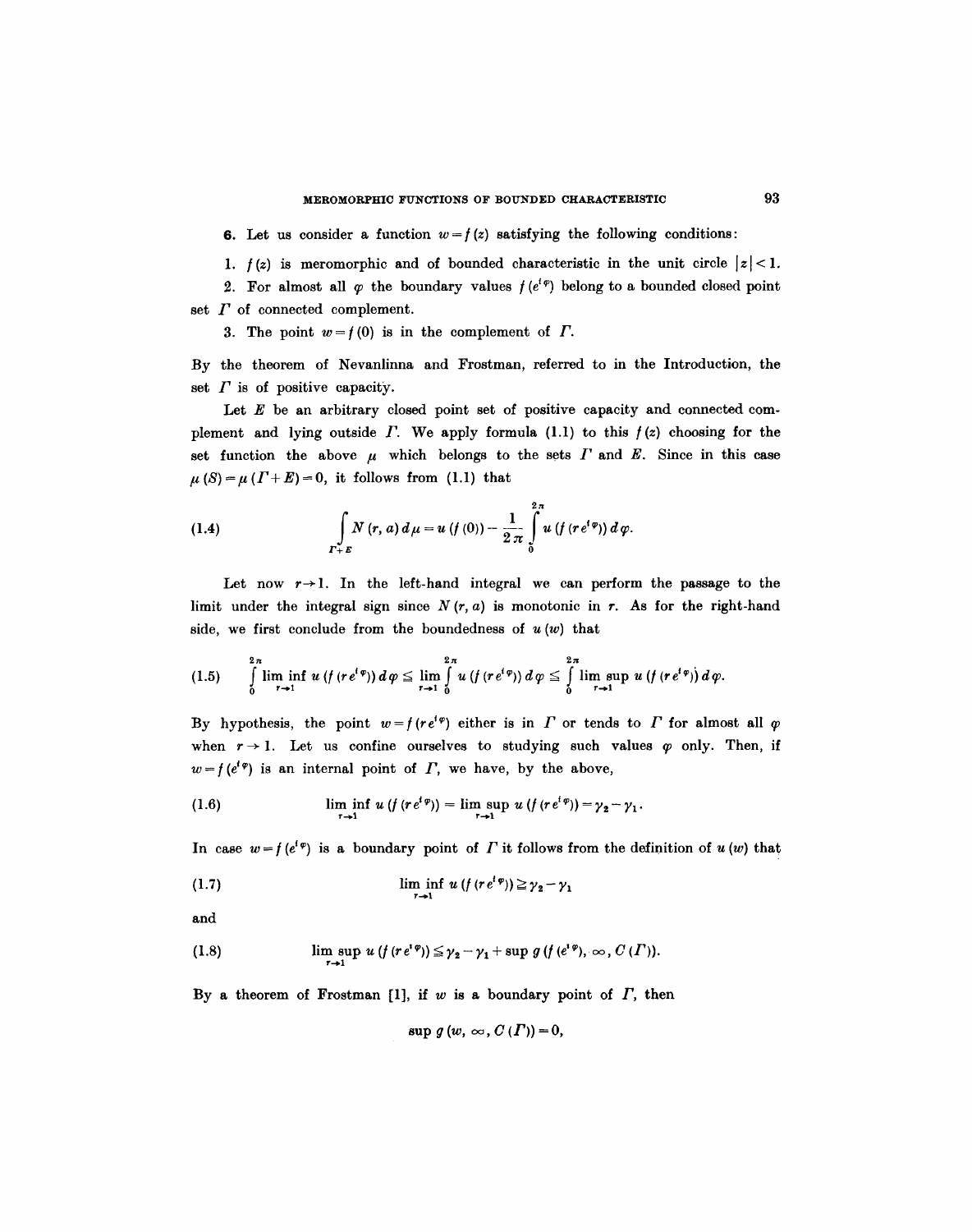except at most in a set of capacity zero. On the other hand, by Nevanlinna-Frostman's theorem, the set of boundary values which  $f(z)$  takes on  $|z|=1$  in a set of positive linear measure always is of positive capacity. Hence, by (1.6), (1.7), and (1.8), for almost all  $\varphi$ 

$$
\lim_{r\to 1} u\left(f\left(re^{i\varphi}\right)\right) = \gamma_2 - \gamma_1,
$$

and thus, by  $(1.5)$ ,

$$
\lim_{r\to 1}\int\limits_{0}^{2\pi} u\left(f\left(r\,e^{i\,\varphi}\right)\right)d\,\varphi=2\,\pi\,(\gamma_2-\gamma_1).
$$

Consequently, the equation (1.4) yields the following relation for  $r \rightarrow 1$ 

(1.9) 
$$
\int_{\Gamma+E} N(1, a) d\mu = v(f(0)),
$$

where

$$
v(f(0)) = g(f(0), \infty, C(\Gamma)) - g(f(0), \infty, C(\Gamma + E))
$$

or

$$
v(f(0))=g(f(0),\,\infty\,,\,C\,( \varGamma)),
$$

according as  $f(0)$  belongs to  $C(E)$  or is an inner point of E. In both cases  $v(f(0))$ is *positive.* In the latter case this is evident, and in the former case it follows from the minimum principle. For if  $v(f(0))=0$ , i.e., if

$$
g(f(0), \infty, C(I')) = g(f(0), \infty, C(I+E)),
$$

we conclude from the minimum principle that in the whole domain  $C(T+E)$ 

$$
g(w, \infty, C(\Gamma)) \equiv g(w, \infty, C(\Gamma + E)).
$$

This, however, is impossible since  $E$  is of positive capacity. Finally, it is readily seen that  $v(f(0))$  is positive also if  $w=f(0)$  is a boundary point of E.

If the sets  $\Gamma$  or  $E$  are not bounded we also obtain a formula (1.9) where the right-hand term  $v(f(0))$  is positive and depends on  $f(0)$  and on the sets  $\Gamma$  and  $E$  only.

We summarize the results needed below in the following

Lemma. Let  $\Gamma$  and  $E$  be two closed disjoint point sets in the w-plane, both of positive capacity and connected complement. We then have a completely additive set func*tion*  $\mu$ *, defined for all Borel measurable subsets of*  $\Gamma + E$ *, which possesses the following properties:* 

- 1.  $\mu(e) \leq 0$  *for all measurable sets of*  $\Gamma$ ,  $\mu(e) \geq 0$  *for all measurable sets of*  $E$ .
- 2.  $\mu$  (e) = 0 for all sets e of capacity zero, whereas  $\mu$  (E) > 0.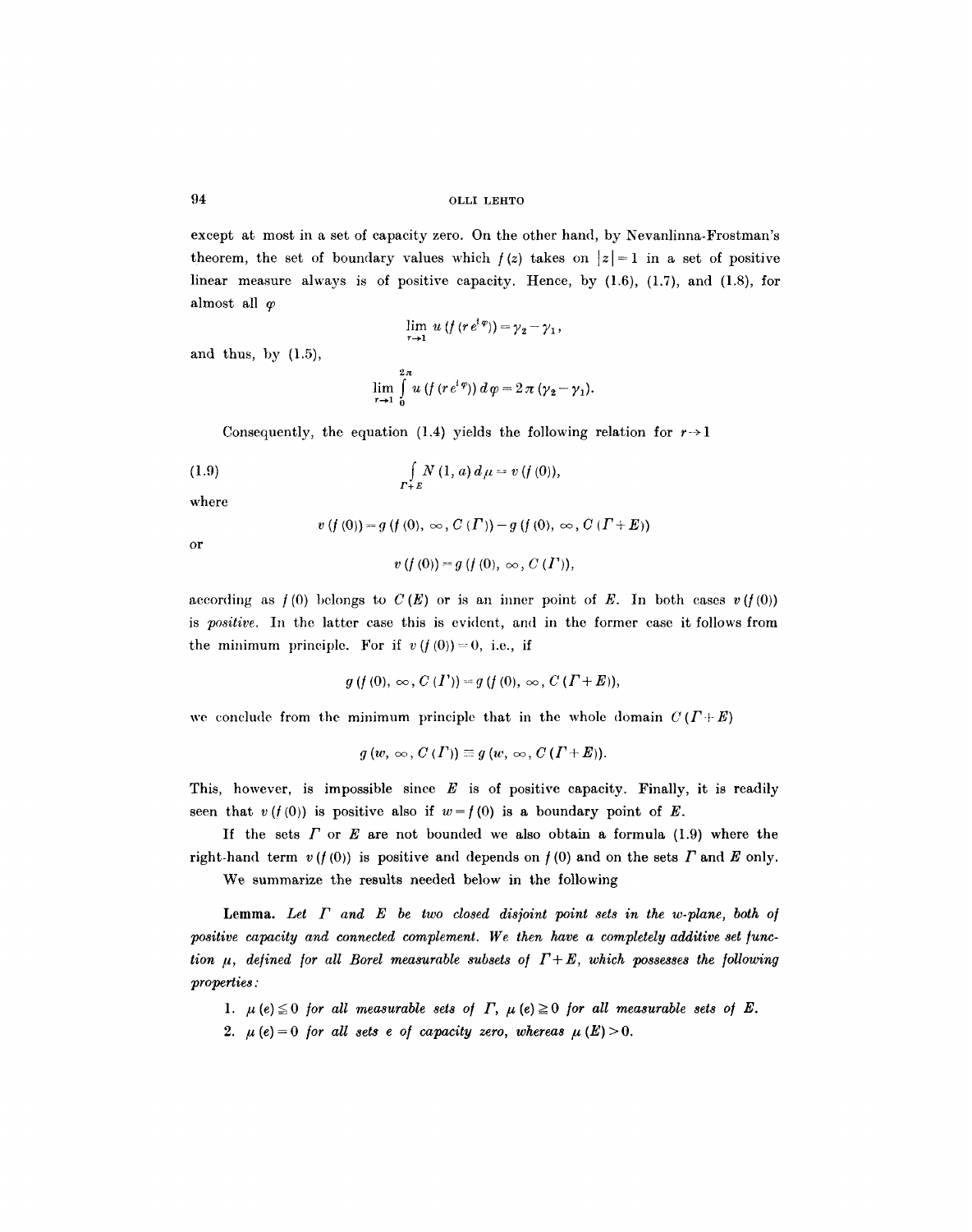3. If  $w = f(z)$  is a meromorphic function of bounded characteristic in the unit circle  $|z|<1$  such that for almost all  $\varphi$  its boundary values  $f(e^{i\varphi})$  belong to  $\Gamma$  and  $w=f(0)$ *is not in F, then* 

$$
\int\limits_{\Gamma+E} N\left(1,a\right)d\mu=v\left(f\left(0\right)\right),\,
$$

where  $v(f(0))$  is positive and only depends on the sets  $\Gamma$  and  $E$  and on the value  $w = f(0)$ .

#### **w 2. Minorant theorems**

7. In the w-plane let  $\Gamma$  be a closed point set of positive capacity and nonvoid connected complement. Let  $w=x (z)$  be a function which maps the unit circle  $|z| < 1$  onto the universal covering surface of the complement of  $\Gamma$ . By this property,  $x(z)$  is uniquely determined e.g. up to the values of  $x(0)$  and arg  $x'(0)$ .

Since  $\Gamma$  is of positive capacity  $x(z)$  has, by a well-known theorem ([7]), a bounded characteristic function. Hence, the boundary values  $w = x (e^{i\varphi})$  exist almost everywhere. They necessarily belong to the set I. For if  $w_0$  is an inner point of  $C(T)$  we can draw a circular disk K around  $w_0$  such that K entirely lies in  $C(T)$ . The maps of this disk by the function  $z = x^{-1}(w)$  ( $x^{-1}$  denotes the inverse function of x) lie disjoint in the unit circle  $|z| < 1$ . Hence, when the point  $z = r e^{i\varphi}$  continuously approaches the circumference of the unit circle the image point  $w = x(z)$  again and again leaves the disk K and thus cannot converge towards the point  $w_0$ .

Accordingly, the boundary values  $x(e^{i\varphi})$  are in  $\Gamma$ , and we can apply the Lemma to  $w=x(z)$ . Since  $x(z)$  omits all values belonging to the set  $\Gamma$ , we have for these values  $a, N(1, a) = 0$ , and so

$$
\int\limits_{\Gamma} N\left(1,a\right)d\mu=0.
$$

Hence, for  $x(z)$  the Lemma yields

(2.1) 
$$
\int\limits_{E} N(1, a) d\mu = v(x(0)).
$$

Let now  $w=f(z)$  be an arbitrary function of bounded characteristic which satisfies the conditions of the Lemma. In other words, let  $w = f(e^{i\varphi})$  belong to  $\Gamma$  for almost all  $\varphi$  and let  $w=f(0)$  be outside  $\Gamma$ . By the Lemma, we have

$$
\int_{E} N(1, a) d \mu = v(f(0)) - \int_{F} N(1, a) d \mu.
$$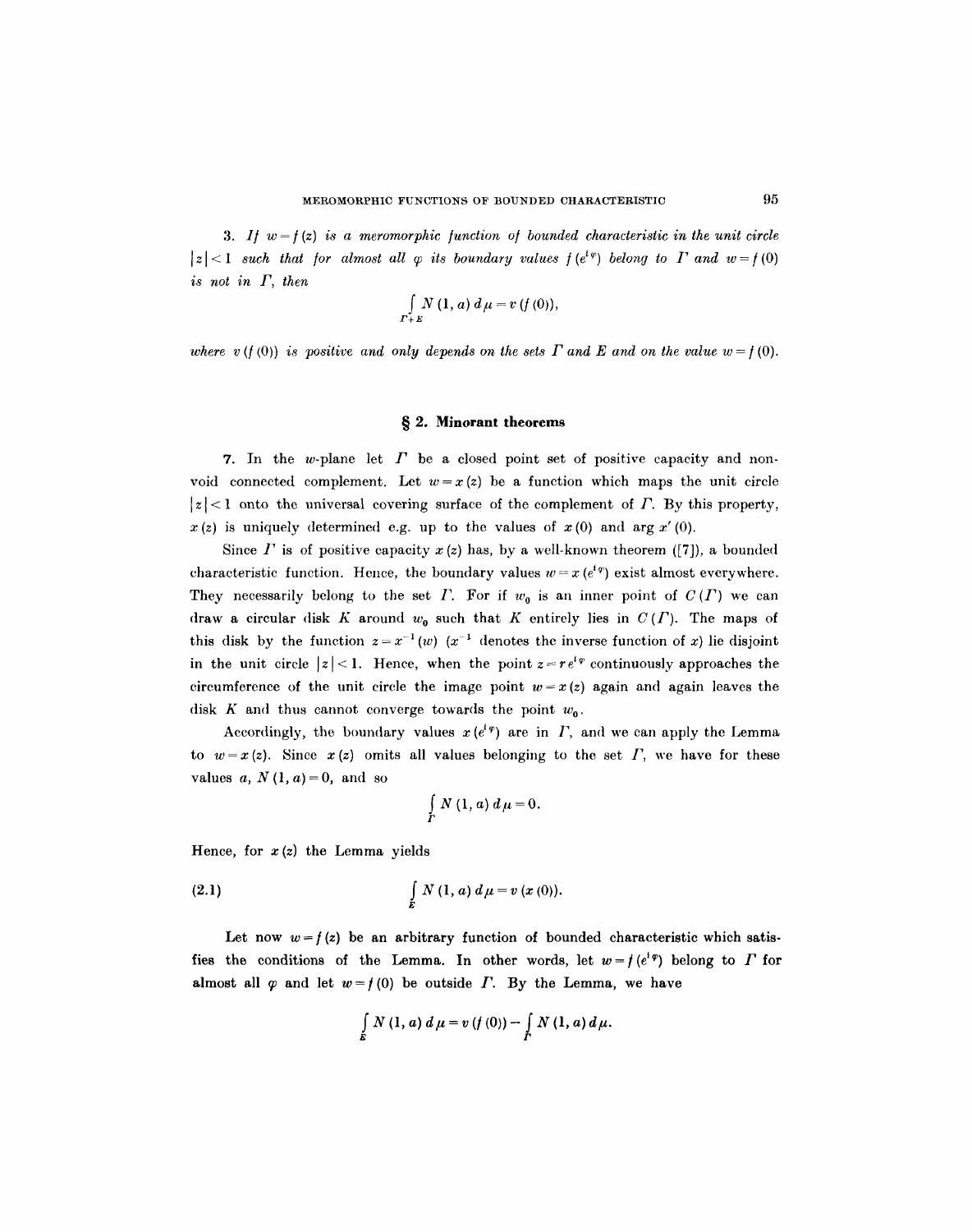Since  $d\mu \leq 0$  in  $\Gamma$ , this implies that

(2.2) 
$$
\int\limits_{E} N(1, a) d\mu \geq v(f(0)).
$$

We now choose  $x (z)$  so that  $x (0) = f (0)$ . Then, combining (2.1) and (2.2),

(2.3) 
$$
\int\limits_E N\left(1,\frac{1}{f-a}\right)d\mu \geq \int\limits_E N\left(1,\frac{1}{x-a}\right)d\mu.
$$

From this relation we conclude that  $N\left(1, \frac{1}{f-a}\right)$  cannot be less than  $N\left(1, \frac{1}{x-a}\right)$ at all points of  $E$ . For if so, i.e. if

$$
N\left(1,\frac{1}{x-a}\right)-N\left(1,\frac{1}{f-a}\right)=\delta\left(a\right)>0
$$

in *E*, it follows from (2.3), because  $d\mu \ge 0$  in *E*, that

$$
\int\limits_E \delta\left(a\right)\,d\,\mu=0.
$$

This, however, is impossible. For consider a monotonically decreasing sequence of positive numbers  $p_1 > p_2 > \cdots$ , where  $p_r \to 0$  for  $r \to \infty$ . Define  $E_0$  as the subset of E where  $\delta(a) > p_1$ , and let  $E_r$ ,  $(v=1, 2, ...)$  be the set where  $p_{r+1} < \delta(a) \leq p_r$ ; these sets  $E_r$  ( $\nu=0, 1, ...$ ) are measurable. Since  $d\mu\geq 0$  in E we have for each  $\nu$ 

$$
p_{\nu+1}\int\limits_{\mathcal{E}_{\nu}}d\mu\leq \int\limits_{\mathcal{E}_{\nu}}\delta\,d\mu\leq \int\limits_{E}\delta\,d\mu=0,
$$

and hence

$$
\int\limits_{E_{\mathfrak{p}}} d\,\mu=0.
$$

Because  $E = \sum E_r$ , and  $\mu$  is additive this implies that

$$
\sum_{\mu} \int_{E_{\mu}} d\mu = \int_{E} d\mu = \mu(E) = 0,
$$

in contradiction to the Lemma according to which  $\mu(E) > 0$ .

Since E was an arbitrary set of positive capacity we thus conclude that *the inequality* 

$$
(2.4) \t\t N\left(1,\frac{1}{f-a}\right) < N\left(1,\frac{1}{x-a}\right)
$$

*ca~t hold at most in a set o[ capacity zero.*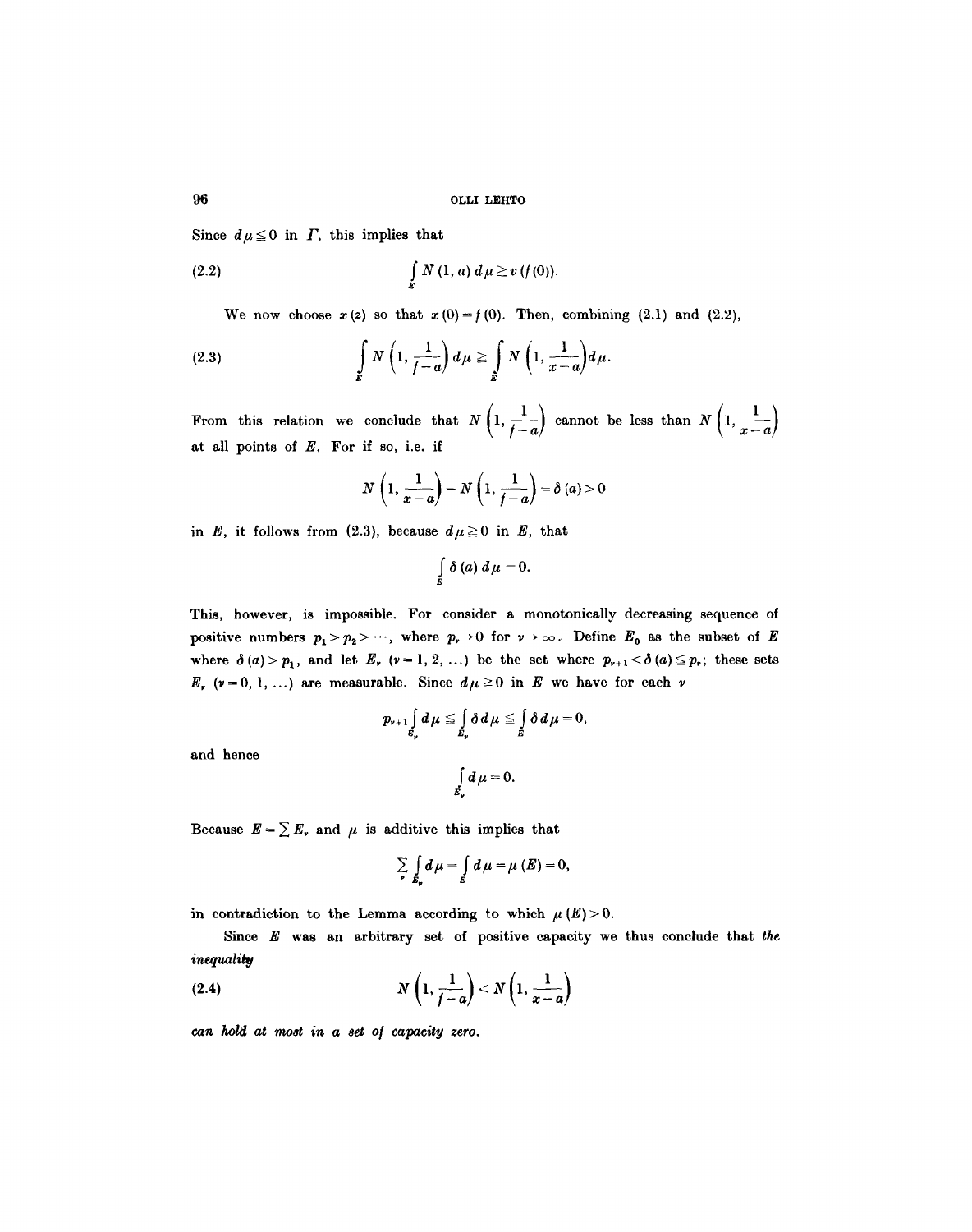This result is sharp in the following sense: *Given an arbitrary closed null-set*   $B$  outside  $\Gamma$  we can always find a function  $f(z)$ , satisfying the above conditions, *such that*  $(2.4)$  *is true at all points of B.* To prove this consider a function  $x^*(z)$ which maps the unit circle onto the universal covering surface of the complement of  $\Gamma + B$ . As shown above, the boundary values  $w = x^* (e^{i\varphi})$  belong to the set  $\Gamma + B$ . But since  $B$  is of capacity zero it follows from Nevanlinna-Frostman's theorem that for almost all  $\varphi$  the boundary values  $x^*(e^{i\varphi})$  must belong to  $\Gamma$ . Hence,  $x^*(z)$  fulfills the conditions imposed on  $f(z)$  above. On the other hand, all points of B are Picard exceptional values for  $x^*(z)$  and so for these values a we really have the inequality

$$
N\left(1,\frac{1}{x^*-a}\right)
$$

8. In order to express the above results in a somewhat different form we make use of the lemma in  $[2]$  according to which the function  $N(r, a)$  is subharmonic in a. Hence,

 $N(r, a) \leq g(a, f(0), C(\Gamma)),$ 

and thus, putting  $f(z) = x(z)$  and letting  $r \rightarrow 1$ , also

(2.5) 
$$
N\left(1,\frac{1}{x-a}\right) \leq g\left(a, x\left(0\right), C\left(\varGamma\right)\right).
$$

By the mean-value argument used in [2] to establish the subharmonieity of *N*(r, *a*) and applying Harnack's principle, it is readily seen that  $N\left(1, \frac{1}{x-a}\right)$  is not only subharmonic but even regular harmonic in  $C(T)$ , except for the logarithmic singularity at  $a = x(0)$ . Now it immediately follows from the maximum principle that the Green's function  $g(a, x(0), C(\Gamma))$  is smaller than any other function harmonic and non-negative in  $C(\Gamma)$  and with a similar singularity at the point  $a=x(0)$ . Con-

sequently, we obtain from (2.5) the following equality (Poincaré [8], Myrberg [6])  
(2.6) 
$$
N\left(1, \frac{1}{x-a}\right) = g\left(a, x\left(0\right), C\left(\Gamma\right)\right).
$$

Considering this relation we can summarize the above results as follows.

**Theorem** *1. Let / (z) be meromorphie and o/bounded characteristic in the unit circle. For almost all*  $\varphi$  *let its boundary values*  $w = f(e^{i\varphi})$  *belong to a closed point set*  $\Gamma$  *of non-void connected complement, and let*  $w = f(0)$  *be outside*  $\Gamma$ *. We then have in the*  $$ 

(2.7)  $N(1, a) \ge g(a, f(0), C(\Gamma))$ 

7-533807. *Acta Mathematica.* 91. Imprim6 le 14 mai 1954.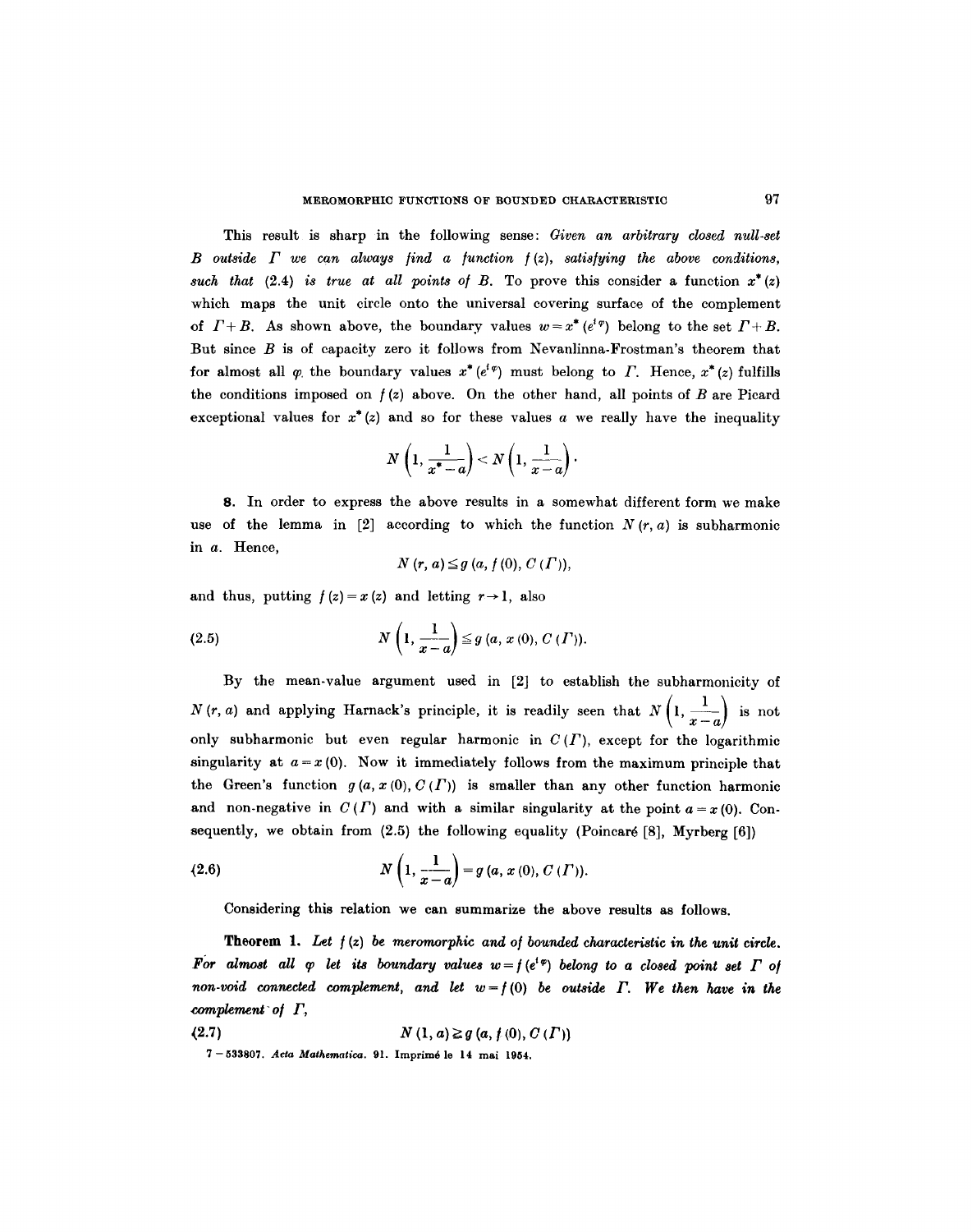with the possible exception of a set of values a of capacity zero. Such an exceptional *null-set can exist. Equality holds in (2.7) for every a e.g. if*  $w = f(z)$  *maps the unit circle onto the universal covering sur/ace o/ the complement o/ F.* 

9. This theorem, in character somewhat similar to the classical principle of Phragmén and Lindelöf, can be expressed in an integrated form which is convenient from the point of view of various applications. For this purpose, let us cover the  $w$ -plane with a non-negative mass  $\mu$ , i.e.,  $\mu$  is a completely additive, non-negative set function defined for all Borel measurable point sets of the plane.

By the definition of  $N(1, a)$  we can write

(2.8) 
$$
\int N(1, a) d\mu = \int_{0}^{1} \frac{dr}{r} \int n(r, a) d\mu = \int_{0}^{1} \frac{\Omega(r)}{r} dr,
$$

where the integrals may also be divergent. Here

$$
\varOmega\left(r\right)=\int n\left(r,\,a\right)\,d\,\mu
$$

obviously denotes the total mass lying on the Riemann surface onto which the function  $f(z)$  in question maps the disk  $|z| \leq r$ . Each surface element e of this image surface is then furnished with the mass  $\mu$  (e).

Incidentally, we make some remarks about the convergence of the integrals (2.8). We do not go into details, in particular since the divergence case too may not be without interest. If the total mass  $M$  of the plane is finite, an easy estimate based on Nevanlinna's first fundamental theorem in the exact spherical form ([7]} yields

$$
\int\limits_{0}^{1}\frac{\Omega\left( r\right) }{r}~d\,r\leq M\;T\left( 1\right) +u\left( f\left( 0\right) \right) ,
$$

where  $T$  is the characteristic function of  $f(z)$  and

$$
u(w) = \int \log \frac{\sqrt{1+|w|^2} \sqrt{1+|a|^2}}{|w-a|} d\mu
$$

denotes the "spherical-logarithmic" potential belonging to the mass distribution  $\mu$ . Since  $f(z)$  is of bounded characteristic, i.e.,  $T(1) < \infty$ , it follows that the integrals (2.8) are convergent if the potential u has a finite value at the point  $w = f(0)$ . If, however, the total mass M is infinite the domain  $C(T)$  must generally satisfy certain additional restrictions in order that the integrals (2.8) were convergent.

Let us now impose the following condition on the mass  $\mu$ : Let  $\mu$  (e) = 0 for each *measurable set e o/ capacity zero.* It follows from the metrical properties of harmonic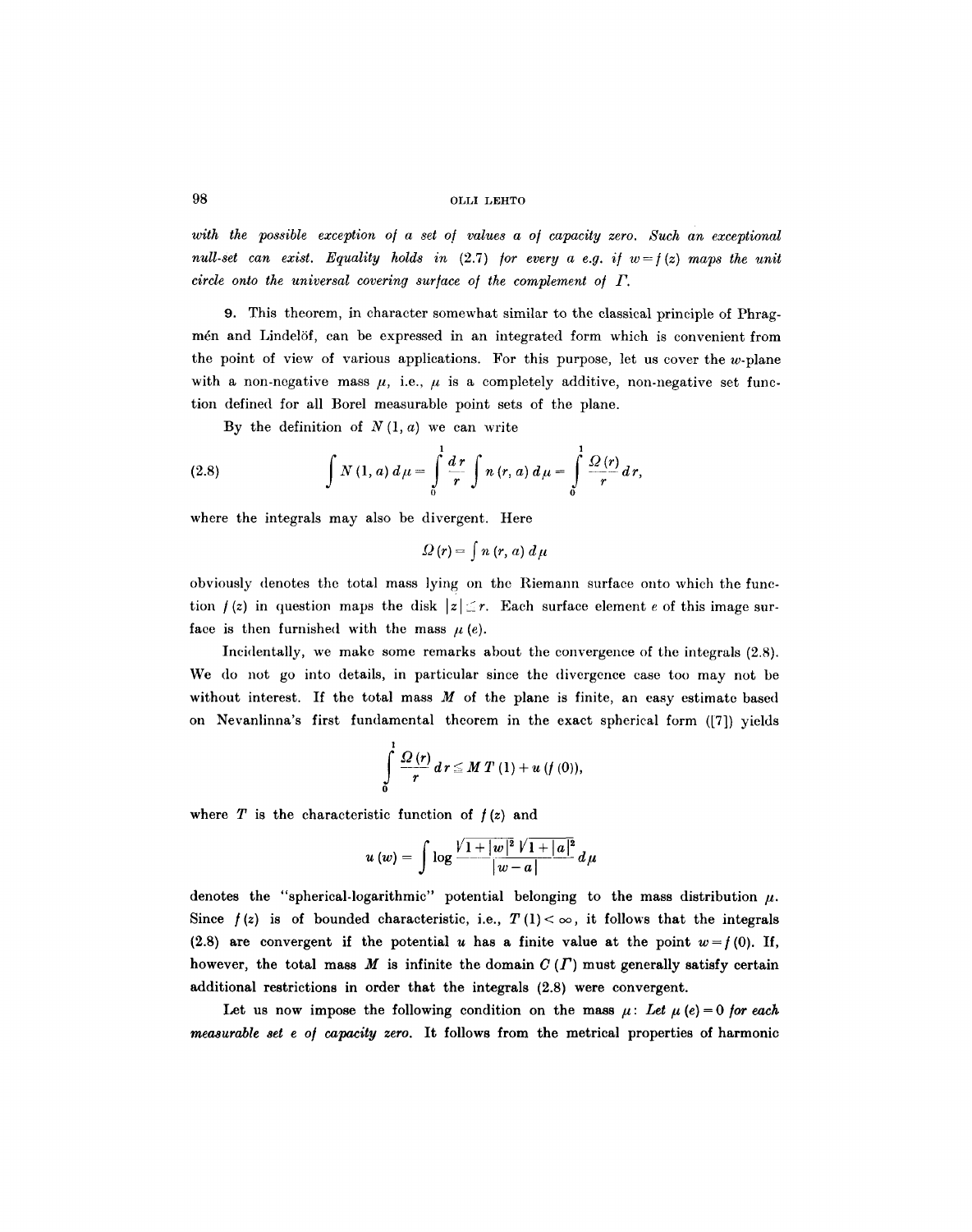null-sets (see [7]) that this condition is fulfilled e.g. if  $d\mu$  equals the Euclidean or spherical element of area. We then obtain, by (2.8), the following integrated form of Theorem 1.

Theorem 1'. *Let /(z) be a meromorphic /unction o/ bounded characteristic whose boundary values w =*  $f(e^{i\varphi})$  *belong for almost all*  $\varphi$  *to a closed point set*  $\Gamma$  *of connected complement, and for which w=f(0) is not in*  $\Gamma$ *. Further, let w=x(z) map the unit*  $circle$  onto the universal covering surface of the complement of  $\Gamma$  and satisfy the condi*tion*  $x(0) = f(0)$ . Then, if the w-plane is covered with a non-negative mass  $\mu$  for which  $\mu$  (e) = 0 *for every set e of capacity zero, we have* 

$$
\int\limits_{0}^{1}\frac{\Omega(r;h)}{r}dr\geq \int\limits_{0}^{1}\frac{\Omega(r;x)}{r}dr,
$$

where  $\Omega(r;f)$  and  $\Omega(r;x)$  denote the total mass on the image of  $|z| \leq r$  by  $f(z)$  and x (z), *respectively. I/ the right-hand integral diverges the inequality is interpreted to mean that the le/t-hand integral also is in/inite.* 

10. If the boundary values of  $f(z)$  belong to  $\Gamma$  for almost all  $\varphi$ , Theorem 1 gives us answer to the following question: *How large sets o/ values can/(z) omit outside F?* 

Of course,  $f(z)$  can omit all values outside  $\Gamma$ . Disregarding this trivial case we suppose that there is a point  $z_0$  in the unit circle such that  $w=f(z_0)$  belongs to the complement of  $\Gamma$ . We shall first show that it does not mean any restriction for our study to suppose that  $w=f(0)$  is not in I. For consider the function

$$
f^*(z) = f\left(\frac{z+z_0}{1+\bar{z}_0\,z}\right),\,
$$

for which  $f^*(0)$  (=  $f(z_0)$ ) belongs to the complement of  $\Gamma$ . Now

$$
z^*=\frac{z+z_0}{1+\bar{z}_0\,z}
$$

transforms the unit circle into itself in a one-one manner. Hence, the boundary values of  $f^*(z)$  also belong to  $\Gamma$  for almost all  $\varphi$ . Moreover, the functions  $f(z)$  and  $f^*(z)$  omit exactly the same values in the unit circle. Consequently,  $f(z)$  can be replaced by  $f^*(z)$ , i.e., we can assume that  $w = f(0)$  belongs to the complement of  $\Gamma$ .

By Theorem 1 we have, up to a null-set,

$$
N(1, a) \ge g(a, f(0), C(\Gamma)) > 0.
$$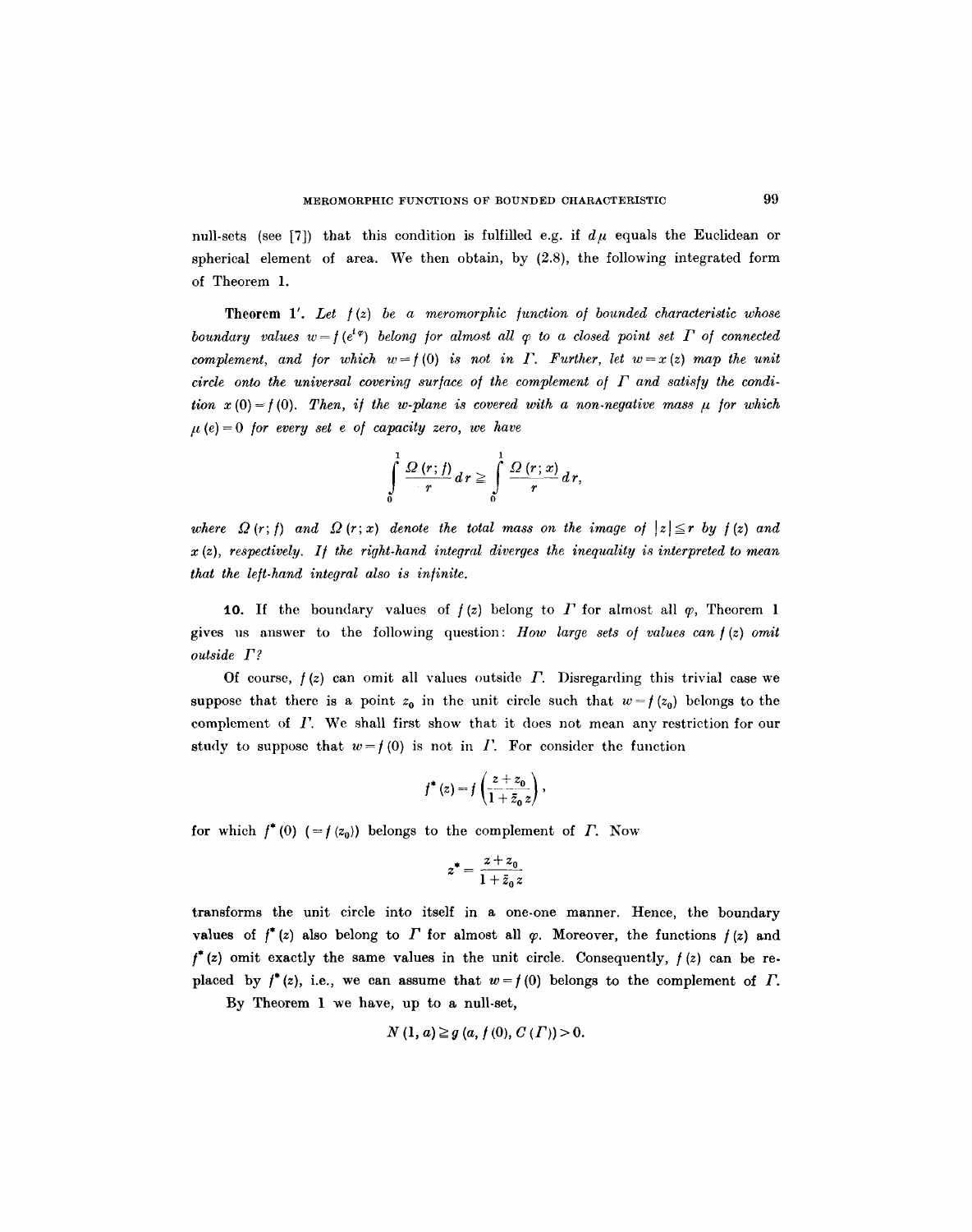Hence, if  $f(z)$  takes one value outside  $\Gamma$  it must take all values in the complement of  $\Gamma$ , except perhaps a set of capacity zero. Such a null-set is possible as is shown by the function  $x^*(z)$  considered above in Section 7. It takes values outside  $\Gamma$  but omits all values which belong to an arbitrarily given closed set of capacity zero in the complement of  $\Gamma$ . We thus obtain

**Theorem 2.** Let  $w = f(z)$  be a meromorphic function of bounded characteristic whose *boundary values*  $f(e^{i\varphi})$  *for almost all*  $\varphi$  *belong to a closed point set*  $\Gamma$  *of non-void connected complement. Then only the /ollowing two alternatives are possible:* 

A. The function  $w=f(z)$  takes no value belonging to the complement of  $\Gamma$ .

**B.** The function  $w = f(z)$  takes every value belonging to the complement of  $\Gamma$ , with the possible exception of a set of capacity zero. Such an exceptional null-set can actu*ally exist.* 

11. The above Theorems 1 and 2 can also be expressed in a more direct form without prescribing the set  $\Gamma$ . In fact, let  $f(z)$  be of bounded characteristic in the unit circle, and let the complement of the closure of its boundary values be not void. This complement then consists of a finite or enumerable set of domains; let  $D$  be an arbitrary domain of this set. We apply Theorem 2 by choosing  $\Gamma$  equal to the complement of D and obtain

**Theorem 3.** Let  $f(z)$  be of bounded characteristic in  $|z| < 1$ , and let the complement *o~ the closure o/ its boundary values be not void. Then, i/ D is an arbitrary connected*  portion of this complement, only two alternatives are possible: Either  $w = f(z)$  takes no *value belonging to D, or*  $w = f(z)$  *takes every value in D, except perhaps a set of capacity zero.* 

As a simple special case let us e.g. note the following

Corollary 1. Let  $f(z)$  be of bounded characteristic in the unit circle, and let the *boundary values w = f*( $e^{i\varphi}$ ) *for almost all*  $\varphi$  *belong to a closed Jordan curve which divides the w-plane into two open parts A and B. Then, up to perhaps a set of capacity zero,*  $either$  the set of values of  $f(z)$  coincides with  $A$  or with  $B$ , or  $f(z)$  takes all values *in A+B.* 

12. In order to express conveniently the result of Theorem 1 in similar terms, we first slightly generalize the definition of the function

$$
N(r, a) = \int\limits_0^r \frac{n(r, a)}{r} d r.
$$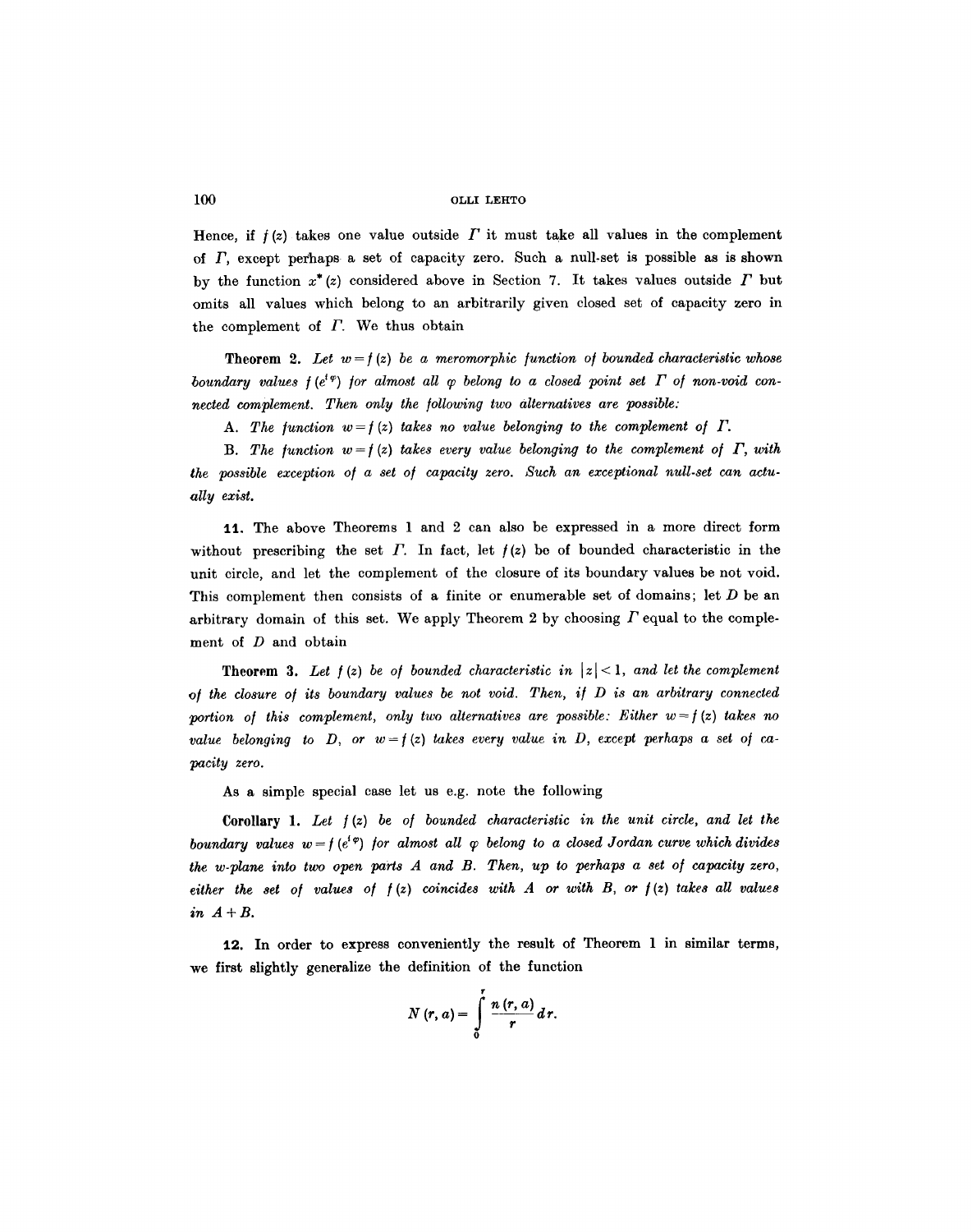Let  $n_t$  (r, a) denote the number of the roots of the equation  $f(z) = a$  in the circular disk

$$
\left|\frac{z-t}{1-\overline{t}z}\right|\leq r \qquad (|t|<1),
$$

multiple roots being counted with their multiplicity. For  $t=0$ ,  $n_t$   $(r, a)$  coincides with  $n(r, a)$ . By means of  $n_t(r, a)$  we now define the function

$$
N_t(r, a) = \int\limits_0^r \frac{n_t(r, a)}{r} d r.
$$

From the standpoint of the theory of the distribution of values this function can be used equally well as  $N(r, a)$  for characterizing the density of the roots of the equation  $f(z) = a$ . While  $N(r, a)$  has a logarithmic singularity at  $a = f(0)$ , this function possesses a singularity at  $a = f(t)$ .

It follows from the definition that

$$
N_t\left(r, \frac{1}{f-a}\right) = N\left(r, \frac{1}{f^*-a}\right),\,
$$

$$
f^*(z) = f\left(\frac{z+t}{z}\right).
$$

where

$$
f^*(z) = f\left(\frac{z+t}{1+\overline{t}z}\right).
$$

Hence, we immediately get from Theorem 1

Theorem 4. *Let /(z) be o/ bounded characteristic in the unit circle, and let the complement o/ the closure o/ its boundary values be not void. Let D be a connected part of this complement such that there is a point t in the unit circle*  $|z| < 1$  *at which w = f (z) takes a value belonging to D. Then, /or all values a belonging to D,* 

$$
N_t(1, a) \geq g(a, f(t), D),
$$

with the possible exception of a set of capacity zero.

13. Let us study when a proper inequality holds in  $(2.7)$ , i.e., when

(2.9) 
$$
N\left(1,\frac{1}{f-a}\right) > g\left(a,f\left(0\right),C\left(\Gamma\right)\right),
$$

except perhaps for a null-set. A necessary condition is readily obtained: If all values of  $w=f(z)$  lie in the complement of  $\Gamma$ , then ([2])

$$
N\left(r,\frac{1}{f-a}\right)\leq N\left(r,\frac{1}{x-a}\right),
$$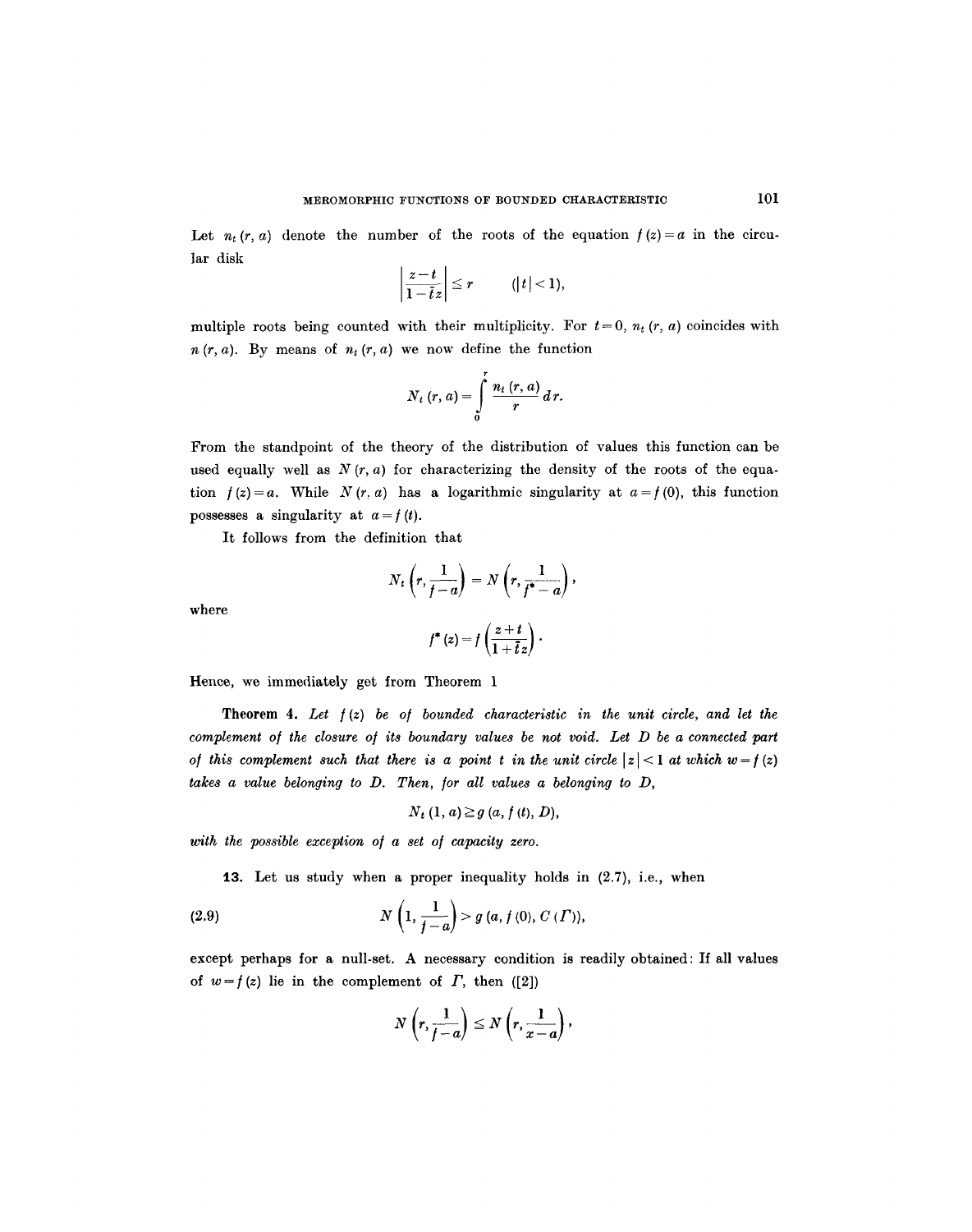and hence also

$$
N\left(1,\frac{1}{f-a}\right)\leq N\left(1,\frac{1}{x-a}\right)=g\left(a,f\left(0\right),C\left(\varGamma\right)\right).
$$

Thus, in order that (2.9) is valid  $f(z)$  must take values which belong to the set  $\Gamma$ . For further study we again make use of the Lemma, which gives

(2.10) 
$$
\int\limits_E \left( N\left(1,\frac{1}{f-a}\right)-N\left(1,\frac{1}{x-a}\right) \right)d\mu = \int\limits_E N\left(1,\frac{1}{f-a}\right)|d\mu|.
$$

Suppose first that  $N\left(1, \frac{1}{f-a}\right)$  is positive in  $\Gamma$  only in a set  $e$  of capacity zero. By the Lemma, then  $\mu (e) = 0$  and it follows that

$$
\int\limits_E \left(N\left(1,\frac{1}{f-a}\right)-N\left(1,\frac{1}{x-a}\right)\right)d\mu=0.
$$

By a reasoning exactly similar to the one used in Section 7 we conclude from this that (2.9) cannot be true in a set of positive capacity.

Suppose hereafter that  $N\left(1, \frac{1}{f-a}\right) > 0$  in  $I'$  in a set e of positive capacity. As is easily seen, we then have  $\mu$  (e) < 0, whence it follows that

$$
\int\limits_{\Gamma} N\left(1,\frac{1}{f-a}\right) |a\mu| > 0,
$$

and hence, by (2.10),

$$
\int\limits_E \left(N\left(1,\frac{1}{f-a}\right)-N\left(1,\frac{1}{x-a}\right)\right)d\mu>0.
$$

Therefore, the inequality

$$
N\left(1,\frac{1}{f-a}\right)\leq N\left(1,\frac{1}{x-a}\right)
$$

cannot hold at all points of  $E$ . Since  $E$  was an arbitrary set of positive capacity we thus obtain:

**Theorem 5.** Let the function  $f(z)$  and the set  $\Gamma$  have the same meaning as in *Theorem 1. Regarding the inequality* 

$$
N(1, a) \geq g(a, f(0), C(\Gamma))
$$

*only the /ollowing two possibilities can occur: Except perhaps a set o/ capacity zero we either have the equality* 

102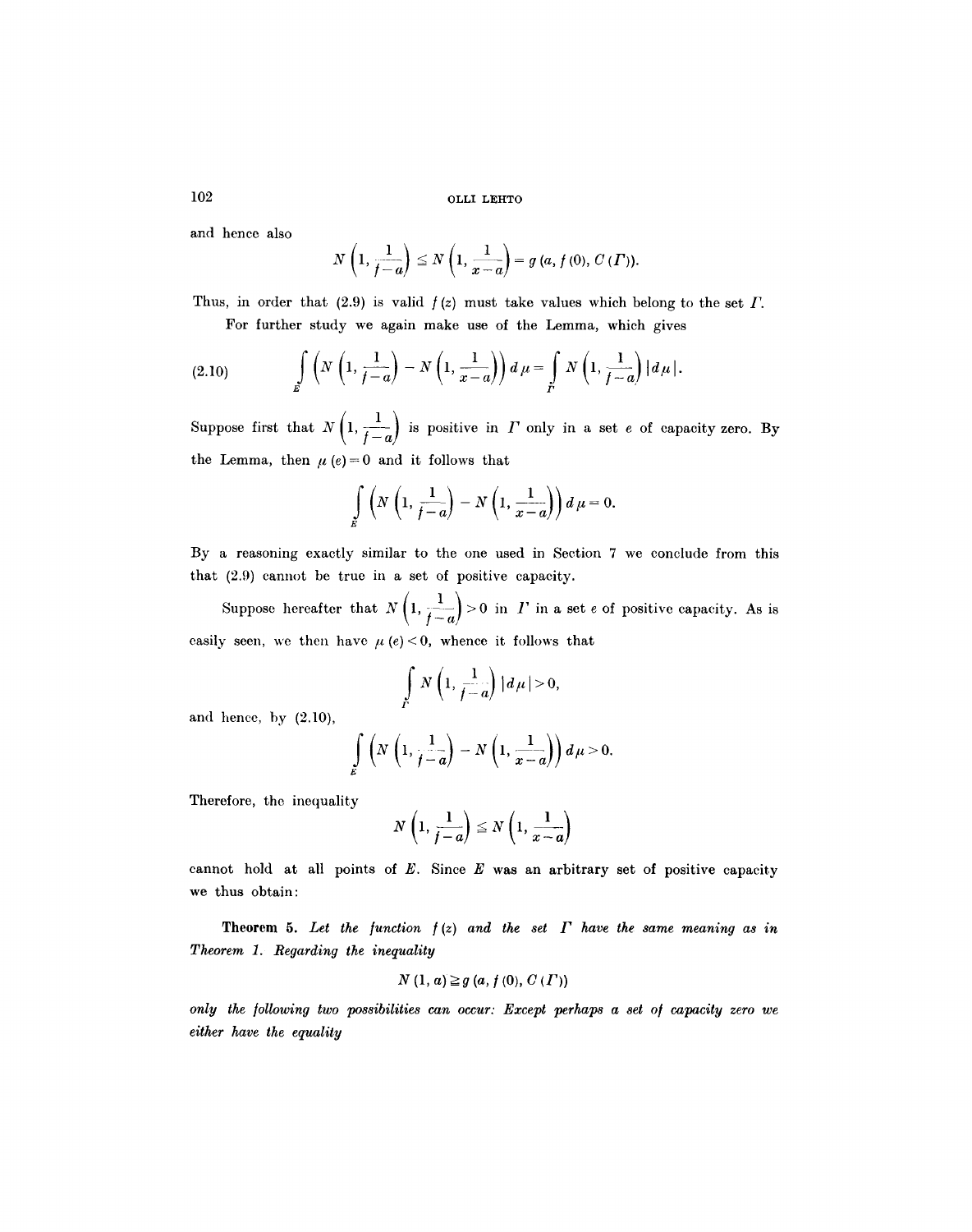$$
N(1, a) = g(a, f(0), C(\Gamma))
$$

*or the proper inequality* 

$$
N(1, a) > g(a, f(0), C(\Gamma)).
$$

The latter alternative is valid if and only if  $f(z)$  takes a set of values of positive capacity *which belongs to F.* 

It follows from the principle of harmonic measure that the latter alternative occurs if there is a point set of positive capacity in the unit circle  $|z| < 1$  such that at every point of this set the value of  $f(z)$  belongs to  $\Gamma$ .

Theorem 5 can be expressed in a slightly different form which often appears in applications. Let  $\Gamma^*$  be a closed subset of  $\Gamma$  such that  $\Gamma^*$  is of connected complement and that  $I-I^*$  is of positive capacity. Let  $w=f^*(z)$  be a function of bounded characteristic, with boundary values in  $\Gamma^*$  for almost all  $\varphi$ , and having  $w=f^*(0)$ outside  $I$ . Then  $N\left(1-\frac{1}{\sqrt{1-\frac{1}{2}}}\right) > a\left(a+\frac{1}{2}\right)$ 

$$
N\left(1,\frac{1}{f^*-a}\right) > g\ (a,\ f^*(0),\ C\ (T)),
$$

except at most for a set of capacity zero. To prove this we first conclude from Theorem 2 that  $f^*(z)$  takes all values outside  $I^*$  up to a set of capacity zero. In particular,  $f^*(z)$  takes a set of values of positive capacity which belongs to  $\Gamma - \Gamma^*$ , and the inequality follows from Theorem 5.

In case of a proper inequality we have an  $r_0$  such that

$$
N\left(r,\frac{1}{f-a}\right)\geq N\left(r,\frac{1}{x-a}\right)
$$

for every  $r \ge r_0$ . In general, this does not hold uniformly with respect to a.

#### **w 3. Functions omitting a set of values of positive capacity**

**14.** In this chapter we suppose that  $w = f(z)$  is a meromorphic function in  $|z| < 1$ such that its values lie in a plane domain  $G$  whose boundary  $\Gamma$  is of positive capacity. As is well known,  $f(z)$  is then of bounded characteristic.

Let  $w=x(z)$  map the unit circle onto the universal covering surface  $G^{\infty}$  of G and satisfy the condition  $x(0)=f(0)$ . Denoting by  $x^{-1}$  the inverse function of x we form the function  $\psi(z)=x^{-1}(f(z))$  and choose the branch of  $x^{-1}$  so that  $\psi(0)=0$ . Since  $\psi(z)$  can be continued in the whole unit circle it follows from the monodromy theorem that  $\psi(z)$  is single-valued. Obviously,  $|\psi(z)| < 1$  in  $|z| < 1$ .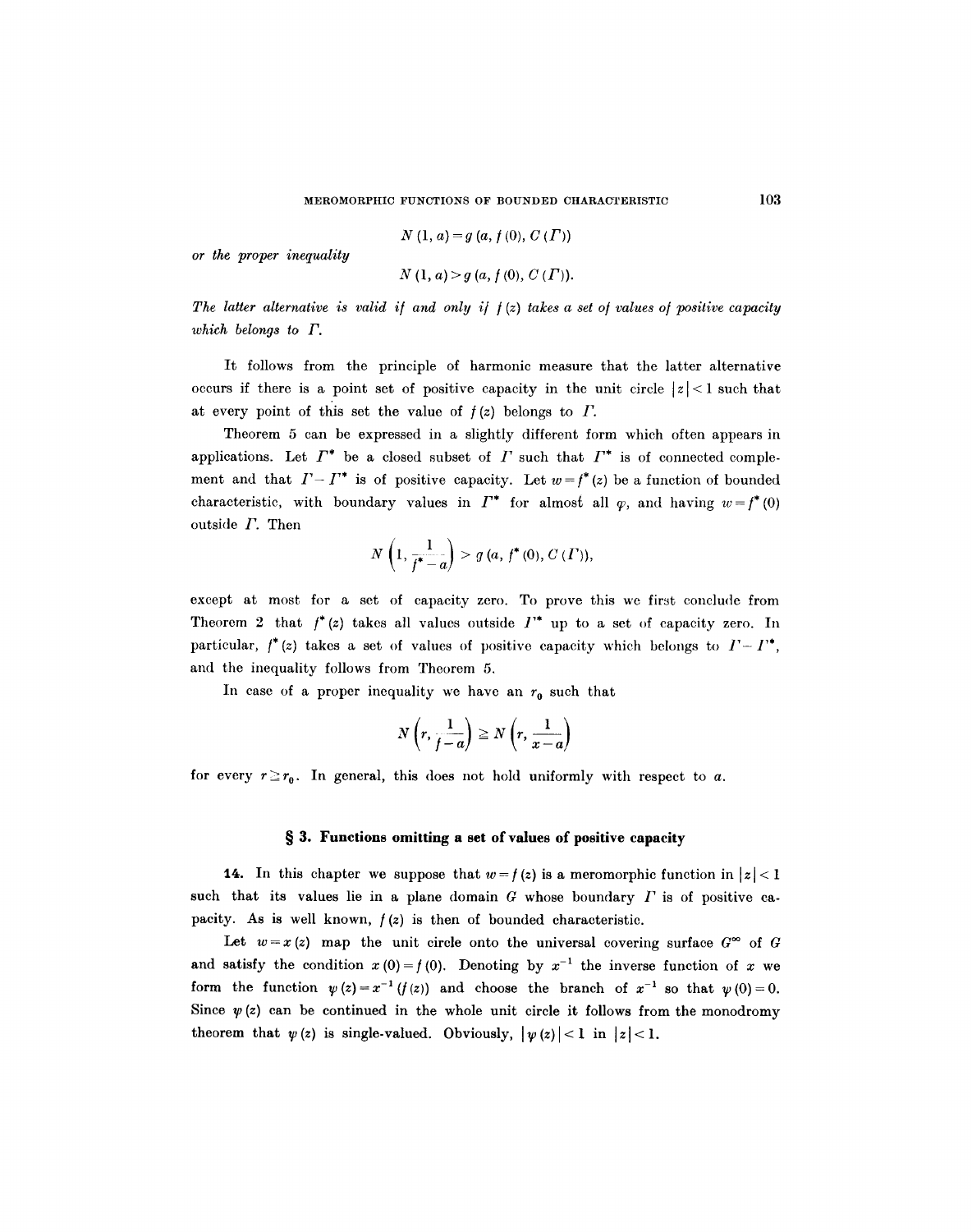Let a  $( f(0) )$  be an arbitrary point in G and let  $z_1, z_2, ...$  denote all roots of the equation  $x(z)=a$  in the unit circle. Since  $| \psi(z) |$  < 1, the product

$$
\pi(\psi(z)) = \prod_{|z_{\mathfrak{p}}| < 1} \frac{\psi(z) - z_{\mathfrak{p}}}{1 - \bar{z}_{\mathfrak{p}} \psi(z)}
$$

converges and represents a regular analytic function in the unit circle. It follows from the principle of the argument that

(3.1) 
$$
\int_{0}^{2\pi} d \arg \pi (\psi (re^{i\varphi})) = r \frac{d}{dr} \int_{0}^{2\pi} \log |\pi (\psi (re^{i\varphi}))| d \varphi = 2 \pi n (r, 0),
$$

where  $n (r, 0)$  denotes the number of the zeros of  $\pi (\psi (z))$  in  $|z| \leq r$ . Now  $\pi (\psi (z)) = 0$ if and only if  $\psi(z)=z_{\nu}$ , i.e., if and only if  $f(z)=x(z_{\nu})=a$ . Hence,  $n(r, 0)$  for  $\pi(\psi(z))$ equals  $n(r, a)$  for  $f(z)$ , and we obtain by integrating (3.1) with respect to r,

(3.2) 
$$
\frac{1}{2 \pi} \int_{0}^{2 \pi} \log |\pi (\psi (re^{i\varphi}))| d\varphi - \log |\pi (\psi (0))| = N \left(r, \frac{1}{f-a}\right).
$$

Here

$$
\log |\pi (\psi (0))| = \log |\pi (0)| = \sum_{\nu} \log |z_{\nu}| = -N \left(1, \frac{1}{x-a}\right),
$$

and thus, by  $(2.6)$ ,

$$
-\log |\pi (\psi (0))| = -g (a, f (0), G).
$$

Similarly,

$$
\log |\pi (\psi (z))| = -g (a, f(z), G) = -g (f (z), a, G).
$$

Hence, (3.2) yields the following relation

(3.3) 
$$
N\left(r,\frac{1}{f-a}\right)+\frac{1}{2\pi}\int\limits_{0}^{2\pi}g\left(f(r e^{i\varphi}),a,G\right)d\varphi=g\left(a,f(0),G\right).
$$

15. We shall now analyze the equation (3.3) in more detail in the case that the boundary values  $f(e^{i\varphi})$  of  $f(z)$  belong to  $\Gamma$  for almost all  $\varphi$ .

Denoting

$$
\Phi\left(a\right)=\Phi\left(\frac{1}{f-a}\right)=\frac{1}{2\,\pi}\lim_{r\to 1}\int\limits_{0}^{2\,\pi}g\left(f\left(r\,e^{i\,\varphi}\right),\,a,\,G\right)d\,\varphi,
$$

we obtain a non-negative function  $\Phi(a)$  which measures the mean convergence of  $f(z)$ towards the value a in the neighbourhood of the boundary  $|z|=1$ . By (3.3) we have

(3.4) 
$$
N(1, a) + \Phi(a) = g(a, f(0), G),
$$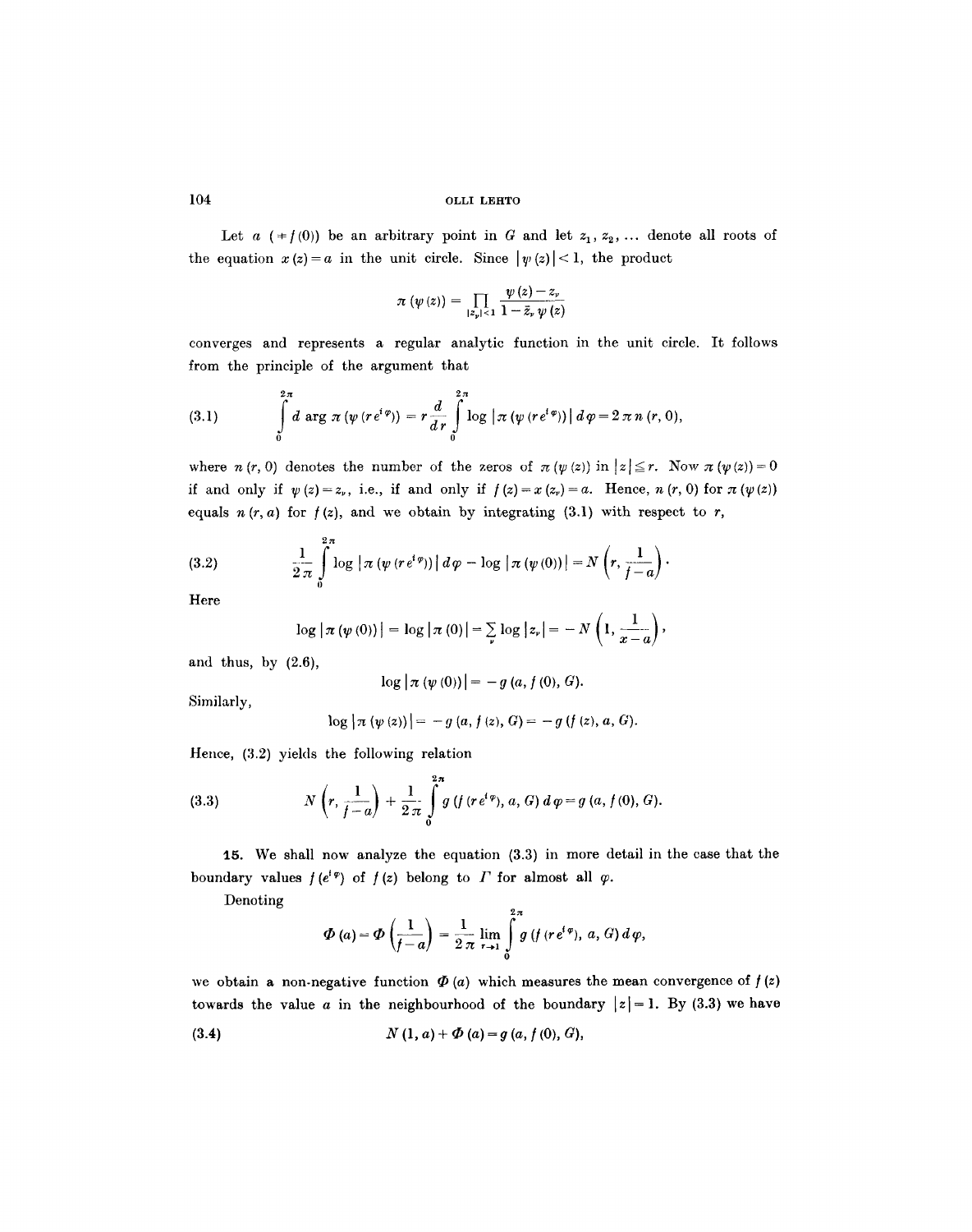where the right-hand term is a *domain* function and *independent* of the particular function  $f(z)$  up to the value of  $f(0)$ . Hence, if some  $f(z)$  takes a given value a relatively seldom, i.e., if  $N\left(1, \frac{1}{f-a}\right)$  is small, this is compensated by a strong approximation of the value a in the neighbourhood of  $|z|=1$  so that the sum  $N+\Phi$  attains its invariant value, characteristic of the domain  $G$ . The situation shows an obvious similarity to Nevanlinna's first fundamental theorem for meromorphic functions. However, here the sum  $N+\Phi$  is essentially independent of the function  $f(z)$  but depends on the value a considered, whereas the corresponding sum  $N + m$  in Nevanlinna's theory depends on the function but not on the value a.

A further analogue of Nevanlinna's theory is found by investigating the relative magnitude of the components N and  $\Phi$  in (3.4). Since  $\Phi$  (a) is non-negative we have for all a

 $N(1, a) \leq q(a, f(0), G).$ 

On the other hand, it follows from Theorem 1 that

$$
N(1, a) \geq g(a, f(0), G),
$$

except perhaps for a set of values a of capacity zero. Hence, up to such a null-set,

$$
N(1, a) = g(a, f(0), G)
$$

or, which is the same,

 $\Phi(a) = 0.$ 

This result can be considered as an analogue of Nevanlinna's second fundamental theorem.

By an example similar to the one used above in Section 7 it can be shown that given an arbitrary closed set in  $G$  of capacity zero we always have a function  $f(z)$ , satisfying the above conditions, such that for this  $f(z)$  the function  $\Phi(a)$  is positive at all points of the given null-set.

We summarize the above results in

**Theorem 6.** Let  $f(z)$  be a meromorphic function in the unit circle  $|z| < 1$ . Let the *values of*  $f(z)$  *lie in a plane domain G, whose boundary*  $\Gamma$  *is of positive capacity, and let the boundary values w=f(e'<sup>e</sup>) belong to*  $\Gamma$  *for almost all*  $\varphi$ *. Introducing the function* 

$$
\Phi\left(\frac{1}{f-a}\right)=\frac{1}{2\pi}\lim_{r\to 1}\int\limits_{0}^{2\pi}g\left(f\left(re^{i\,\phi}\right),\,a,\,G\right)d\,\varphi,
$$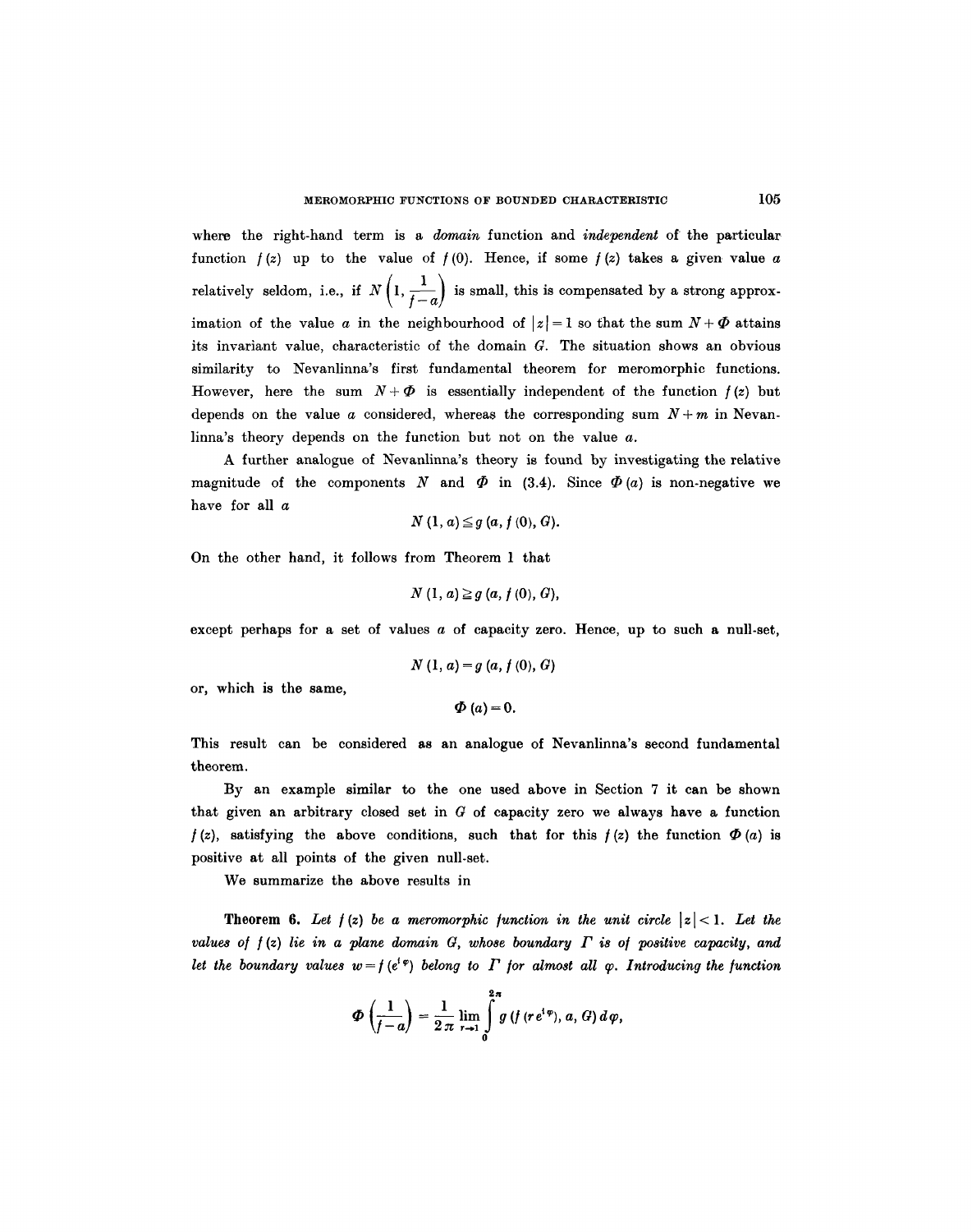which characterizes the mean convergence towards the value a in the neighbourhood of the *]rontier, we have the invariant relation* 

$$
N\left(1,\frac{1}{f-a}\right)+\Phi\left(\frac{1}{f-a}\right)=g\left(a,f\left(0\right),G\right).
$$

*Here*  $N\left(1, \frac{1}{f-a}\right)$  *is the main term for we have* 

$$
\Phi\left(\frac{1}{f-a}\right)=0
$$

except perhaps for a set of values a of capacity zero. Such an exceptional null-set can exist.

16. Let us give certain immediate conclusions of this theorem. Since the union of two sets of capacity zero also is of capacity zero the latter statement of Theorem 6 can be expressed in the following form which stresses the invariance in the distribution of values under the above circumstances.

Corollary 2. Let  $f_1(z)$  and  $f_2(z)$  be two functions meromorphic in the unit circle and satisfying the following conditions:

1. The values of  $f_1(z)$  and  $f_2(z)$  lie in a domain whose boundary  $\Gamma$  is of positive *capacity.* 

2. The boundary values  $f_1(e^{i\varphi})$  and  $f_2(e^{i\varphi})$  belong to  $\Gamma$  for almost all  $\varphi$ .

3.  $f_1(0) = f_2(0)$ .

*Under these conditions* 

$$
N\left(1,\frac{1}{f_1-a}\right)=N\left(1,\frac{1}{f_2-a}\right),\,
$$

with the possible exception of a set of values of capacity zero.

This result can also be stated in terms of the integral

$$
\int\limits_{0}^{1}\frac{\Omega(r)}{r}dr
$$

which was introduced in Section 9, as follows:

**Corollary 3.** *Let*  $w = f_1(z)$  and  $w = f_2(z)$  be two meromorphic functions which fulfill *the requirements 1-3 of Corollary 2. Let the w.plane be covered with a non-negative*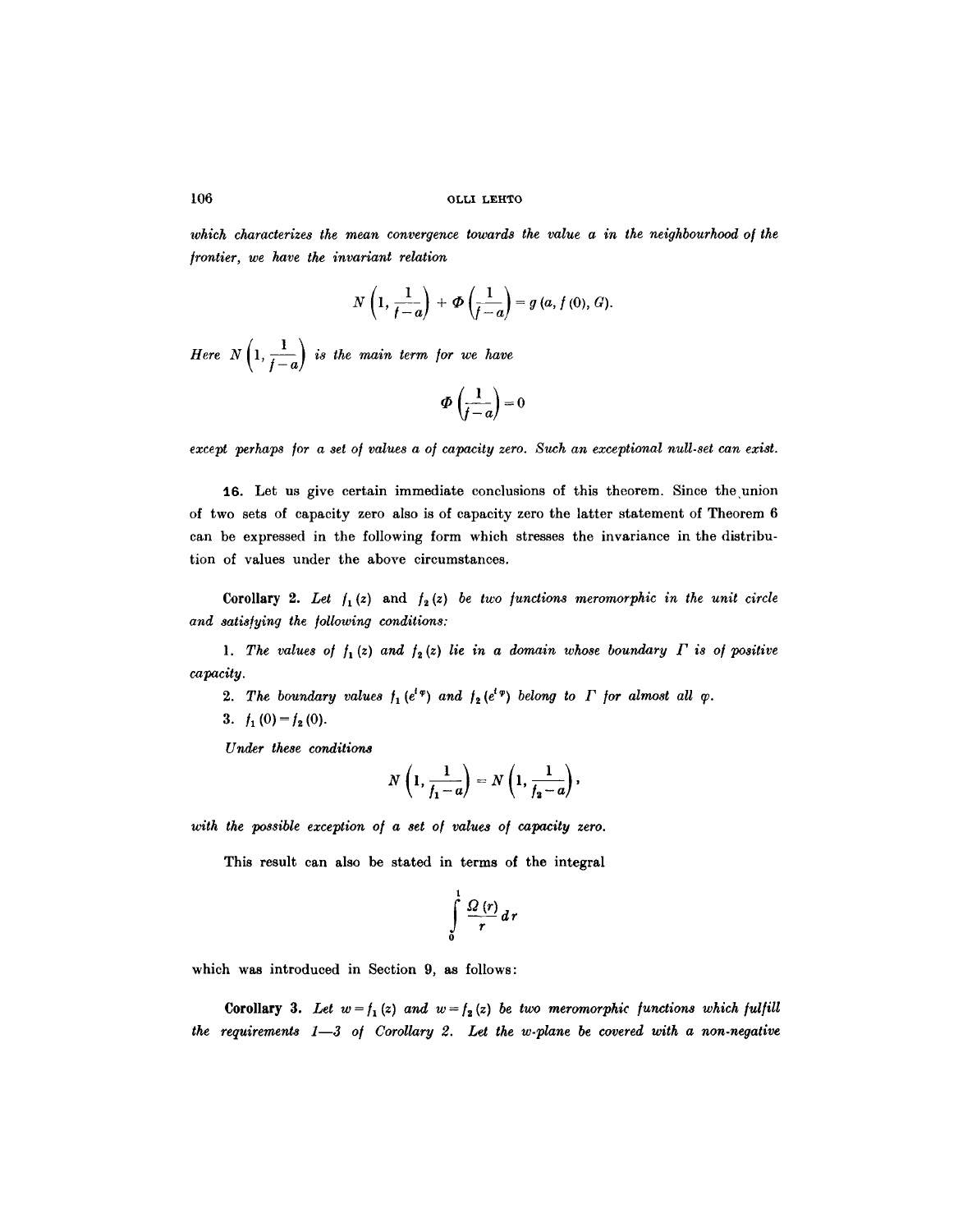*mass*  $\mu$ *, which satisfies the condition*  $\mu$  (e) = 0 *for every set e of capacity zero, and let*  $\Omega$  *(r) denote the total mass on the image of*  $|z| \le r$  *by the considered function. Then* 

$$
\int\limits_{0}^{1}\frac{\Omega(r)}{r}dr
$$

*has the same value for*  $f_1(z)$  *and*  $f_2(z)$ *.* 

According to Shimizu and Ahlfors, Nevanlinna's first fundamental theorem can be written in the form ([7])

(3.5)

\n
$$
m(r, a) + N(r, a) = T(r),
$$

where

$$
m(r, a) = \frac{1}{2\pi} \int_{0}^{2\pi} \log \frac{\sqrt{1 + |f(re^{i\varphi})|^2} \sqrt{1 + |a|^2}}{|f(re^{i\varphi}) - a|} d\varphi - \log \frac{\sqrt{1 + |f(0)|^2} \sqrt{1 + |a|^2}}{|f(0) - a|}
$$

and

(3.6) 
$$
T(r) = \frac{1}{\pi} \int_{0}^{r} \frac{A(t)}{t} dt,
$$

A (t) denoting the area of the image of  $|z| \leq t$  by  $f(z)$  in the mapping onto the Riemann sphere.

As remarked above,  $\mu$  satisfies the condition of Corollary 3 if  $d\mu$  is put equal to the spherical element of area. Hence, by (3.6), in this special case Corollary 3 yields

$$
T(1, f_1) = T(1, f_2).
$$

Further, considering this result it follows from (3.5), by Corollary 2, that

$$
m\left(1,\frac{1}{f_1-a}\right)=m\left(1,\frac{1}{f_2-a}\right),\,
$$

except at most for a set of values a of capacity zero. Choosing especially  $f_1(z) = f(z)$ arbitrarily and setting  $f_2(z)=x(z)$ , we have

$$
m\left(1,\frac{1}{f-a}\right)\geq m\left(1,\frac{1}{x-a}\right),\,
$$

where inequality can hold only in a set of capacity zero.

Considering the representation of  $N(1, a)$  by means of the Green's function of the image of  $|z| < 1$  by  $f(z)$ , the latter part of Theorem 6 can also be expressed in the following form which yields a geometric interpretation.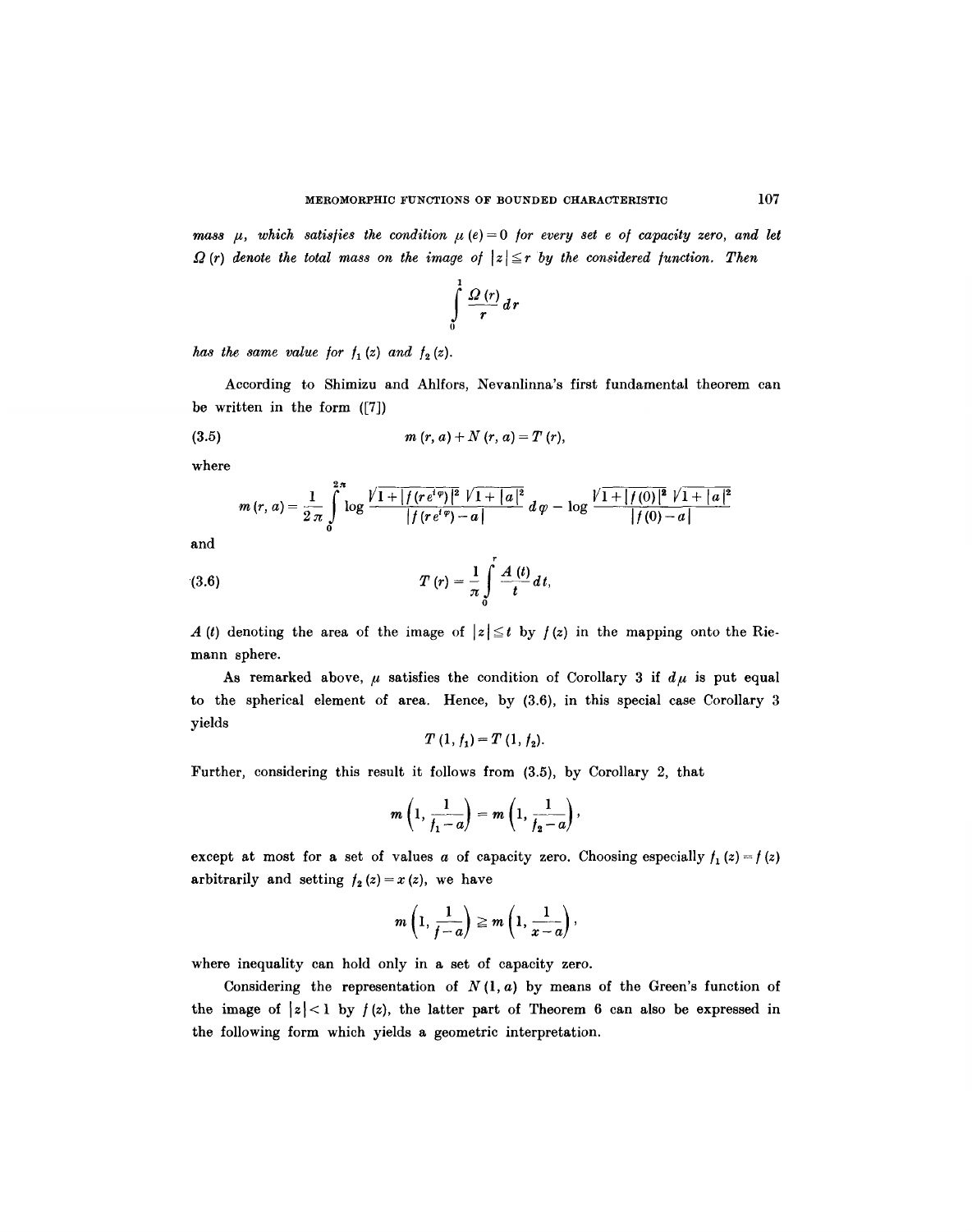Corollary 4. *Let / (z) be a meromorphic /unction in the unit circle and let it satis/y the conditions of Theorem 6. Then, with the possible exception of a set of values a of capacity zero,* 

$$
\sum g(P_{\nu}, f(0), F) = g(a, f(0), G),
$$

*v* 

*where* F is the image of  $|z| < 1$  by  $w = f(z)$ , and  $P_r$   $(v=1, 2, ...)$  denote all points of F *above the point*  $w = a$ *.* 

17. Let us return to Theorem 6, and consider a function  $f(z)$  which satisfies the conditions stated there. We call a value *a normal* for  $f(z)$  if  $\Phi(a) = 0$ ; in case  $\Phi(a) > 0$ the value  $\alpha$  is called *exceptional*. By Theorem  $6$ , the set of exceptional values always is of capacity zero.

For a more detailed study we introduce, following the example of Nevanlinna's theory, the concept of *deficiency*  $\delta(a)$  by defining for  $a \neq f(0)$ ,

$$
\delta(a) = \frac{\Phi(a)}{g(a, f(0), G)} = 1 - \frac{N(1, a)}{g(a, f(0), G)}.
$$

For  $a=f(0)$  we put

$$
\delta(a) = 1 - \frac{N^* \left(1, \frac{1}{f-a}\right)}{N^* \left(1, \frac{1}{x-a}\right)},
$$

where

$$
N^{*}(1, a) = \int_{0}^{1} \frac{n(r, a) - n(0, a)}{r} d r + n(0, a) \log r.
$$

By this definition,  $0 \le \delta(a) \le 1$ . For normal values  $\delta(a) = 0$ , whereas the maximal deficiency 1 is obtained if and only if  $N(1, a) = 0$ , i.e., if and only if a is a Picard exceptional value for  $f(z)$ . As mentioned above, given an arbitrary closed nullset B in G we can find a function  $f(z)$  such that all points of B are Picard exceptional values for  $f(z)$ , i.e. at all points of B the deficiency attains its maximum value 1.

Except the values 0 and 1,  $\delta(a)$  can take any value k in the interval (0,1). To show this consider the function

(3.7) 
$$
f(z) = \frac{ez - 1}{e - z} e^{\lambda \frac{z + 1}{z - 1}},
$$

where  $\lambda > 0$ . It is easily seen that  $|f(z)| < 1$  in  $|z| < 1$ , and that  $|f(e^{i\varphi})| = 1$  except for  $\varphi = 0$ . Hence, in this case G is the unit circle  $|w| < 1$ , T being the circumference  $|w|=1.$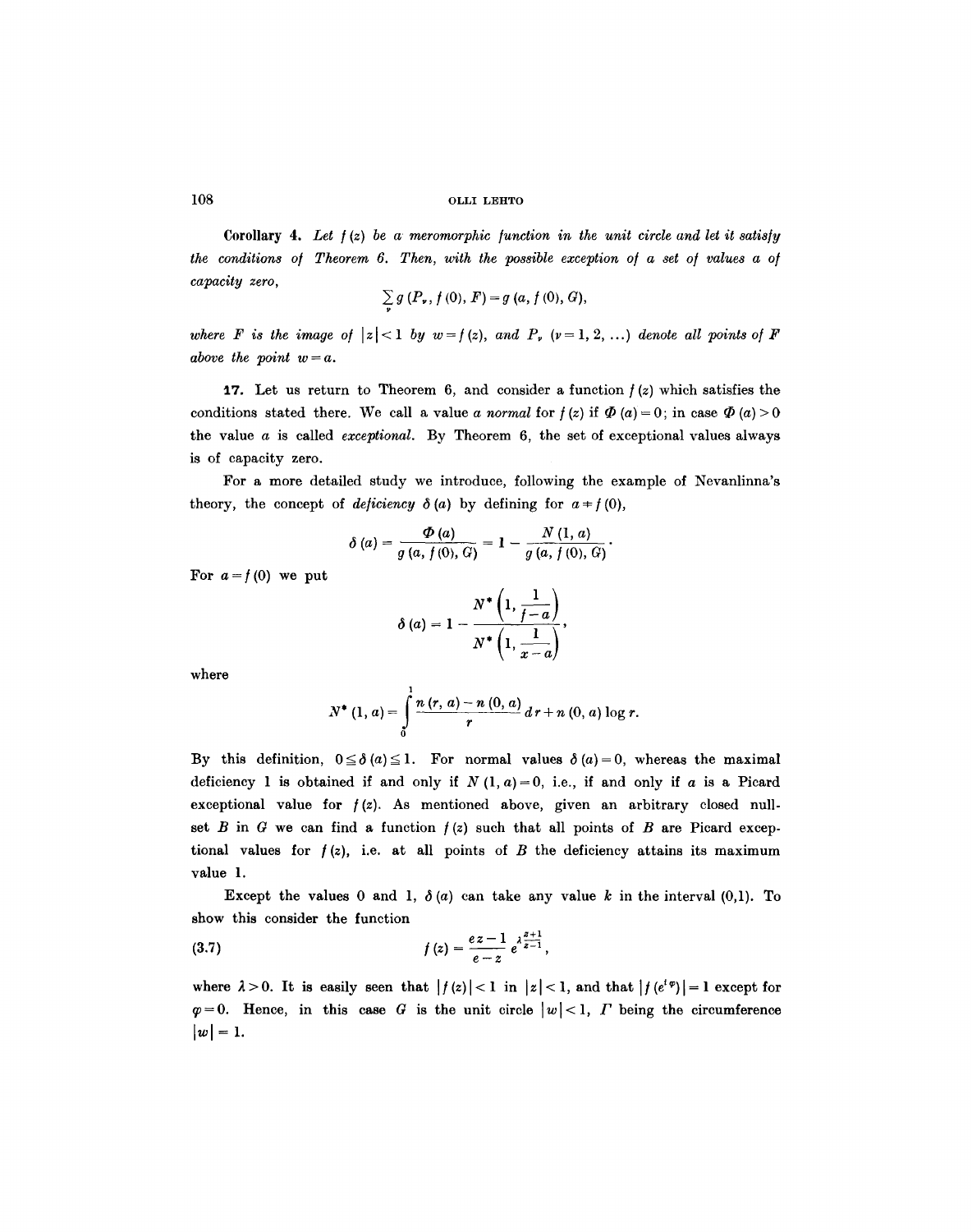This function  $f(z)$  has its single zero at the point  $z = \frac{1}{e}$ , so that

 $N(1, 0) = \log e = 1.$ 

Since now

$$
g(w, f(0), G) = \log \left| \frac{1 - \overline{f(0)} w}{w - f(0)} \right|,
$$

we have

$$
g(0, f(0), G) = \log \frac{1}{|f(0)|} = 1 + \lambda
$$

Thus

$$
\delta\left(0\right)=1-\frac{1}{1+\lambda},
$$

and we see that  $a=0$  is an exceptional value for this  $f(z)$ .

As a function of  $\lambda$ ,  $\delta$  (0) is continuous and monotonically increasing. If  $\lambda \rightarrow 0$ ,  $\delta(0)\rightarrow 0$ , and if  $\lambda\rightarrow\infty$ ,  $\delta(0)\rightarrow 1$ . Hence, given any k,  $0 < k < 1$ , we always have a  $\lambda > 0$  such that  $\delta(0) = k$  for the function (3.7).

# **w 4. Applications**

**18.** Throughout this chapter we suppose that  $f(z)$  is a meromorphic function of bounded characteristic in  $|z| < 1$  whose boundary values  $w = f(e^{i\varphi})$  belong to  $|w| \leq 1$ for almost all  $\varphi$ . By Theorem 2, the function  $f(z)$  either is bounded:  $|f(z)| \leq 1$ , or  $f(z)$  takes every value a,  $|a| > 1$ , except perhaps a set of capacity zero.

Let us first consider the case  $|f(z)| \leq 1$ , and normalize  $f(z)$  by the requirement  $f(0)=0$ . Since the Green's function  $g(w, a)$  of the unit circle  $|w| < 1$  is

$$
g(w, a) = \log \left| \frac{1 - \bar{a} w}{w - a} \right|,
$$

the relation (3.3) becomes  $(a=0)$ 

(4.1) 
$$
\frac{1}{2 \pi} \int_{0}^{2\pi} \log \left| \frac{1 - \bar{a} f(r e^{i \varphi})}{f(r e^{i \varphi}) - a} \right| d \varphi + N(r, a) = \log \frac{1}{|a|}.
$$

If  $z_1, z_2, \ldots$  denote the *a*-points of  $f(z)$  we have

$$
N(r, a) = \sum_{|z_{\nu}| < r} \log \frac{r}{|z_{\nu}|}.
$$

Hence, by (4.1),

$$
(4.2) \t\t |a| \leq \prod_{|z_y| < 1} |z_y|,
$$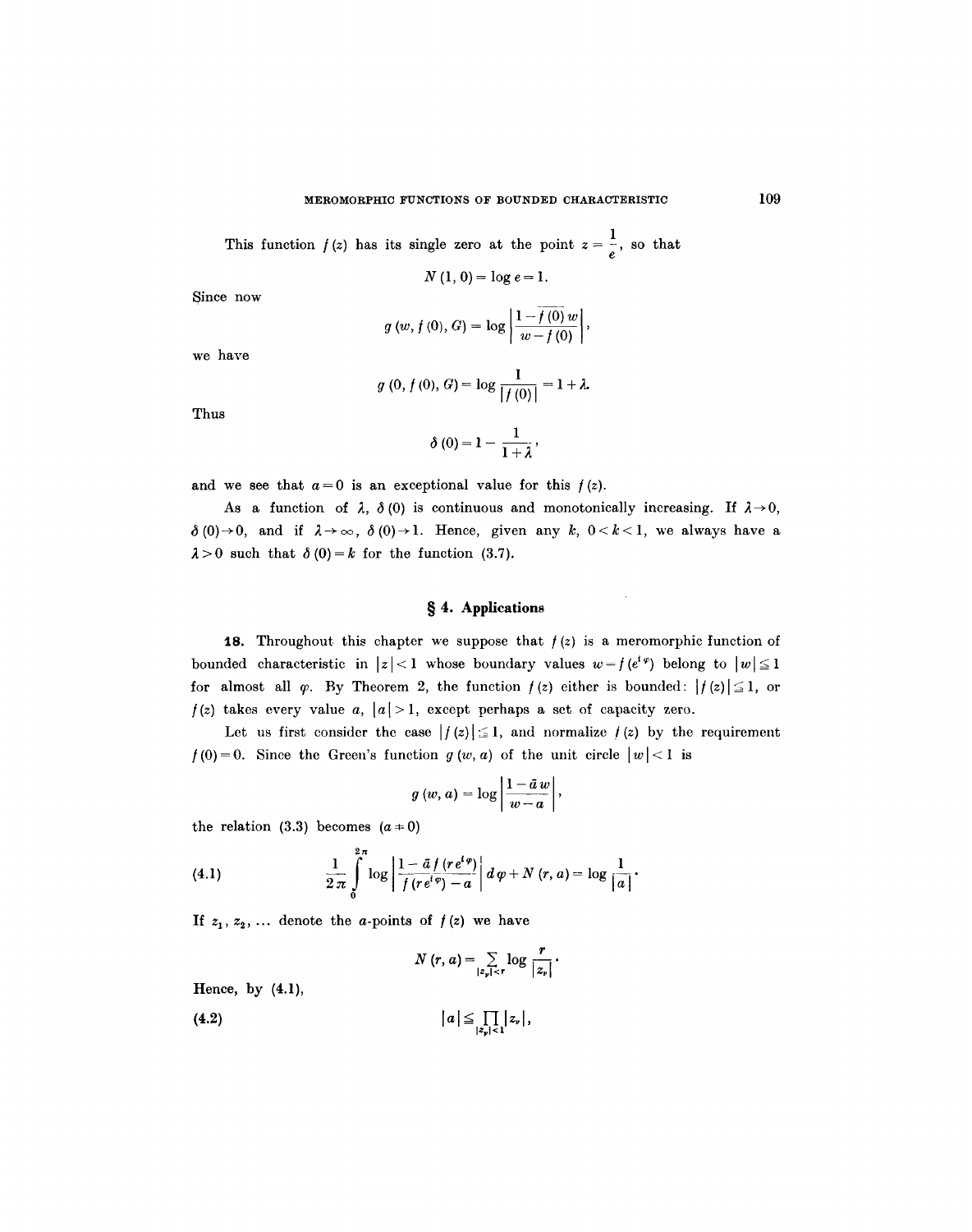where every  $z_r$ , appears according to its multiplicity. If the product does not contain any factor it is interpreted, here as well as below, to mean unity.

It follows from  $(4.1)$  that if equality holds in  $(4.2)$ ,  $f(z)$  must necessarily have boundary values of modulus 1 almost everywhere. On the other hand, we conclude from Theorem 6 that if this condition is fulfilled equality is true up to a set of capacity zero. We thus get

**Corollary 5.** Let  $f(z)$  be regular in the unit circle and satisfy the conditions  $|f(z)| \leq 1$ ,  $f(0)=0$ . Let  $z_1, z_2, \ldots$  denote all points in  $|z|<1$ , where  $f(z)$  takes a given value a *( \* 0). Then* 

$$
|a|\!\leq\!\prod_{|z_{\boldsymbol{\nu}}|<1}\!\!|z_{\boldsymbol{\nu}}|.
$$

*Equality can hold only if*  $|f(e^{i\varphi})|=1$  *for almost all*  $\varphi$ *. If this condition is fulfilled* equality is valid except perhaps for a set of values a of capacity zero.

Hence, for a bounded function  $f(z)$  for which  $f(0) = 0$  and  $|f(e^{i\varphi})| = 1$  for almost all  $\varphi$ , a value  $\alpha$  ( $\pm 0$ ) is normal, in the sense of the definition given in Section 17, if and only if

$$
\prod_{|z_{\mathfrak{p}}|<1}|z_{\mathfrak{p}}|=|a|.
$$

In case  $a=0$  the corresponding result reads as follows: If

$$
f(z) = c_n z^n + c_{n+1} z^{n+1} + \cdots \qquad (c_n = 0)
$$

the value  $a=0$  is normal if and only if

(4.3) 
$$
\prod_{0 < |z_n| < 1} |z_n| = |c_n|,
$$

where  $z_1, z_2, \ldots$  denote the zeros of  $f(z)$ . If  $a=0$  is an exceptional value we have

$$
\prod_{0<|z_{\nu}|<1}|z_{\nu}|>|c_{n}|.
$$

19. Let us consider these relations from a somewhat different point of view. We construct the function

$$
\omega(z,\,r)=\frac{r\,(f\,(z)-a)}{r^2-\bar{a}\,f\,(z)}\,:\,\prod_{|z_{\nu}|\,\leq\,r}\frac{r\,(z-z_{\nu})}{r^2-\bar{z}_{\nu}\,z}\,,
$$

where  $z_1, z_2, \ldots$  again denote the a-points of  $f(z)$ . By Schwarz's lemma,  $|\omega(z, r)| \leq I$ in  $|z|$  < 1. Letting  $r \rightarrow 1$  we thus obtain the inequality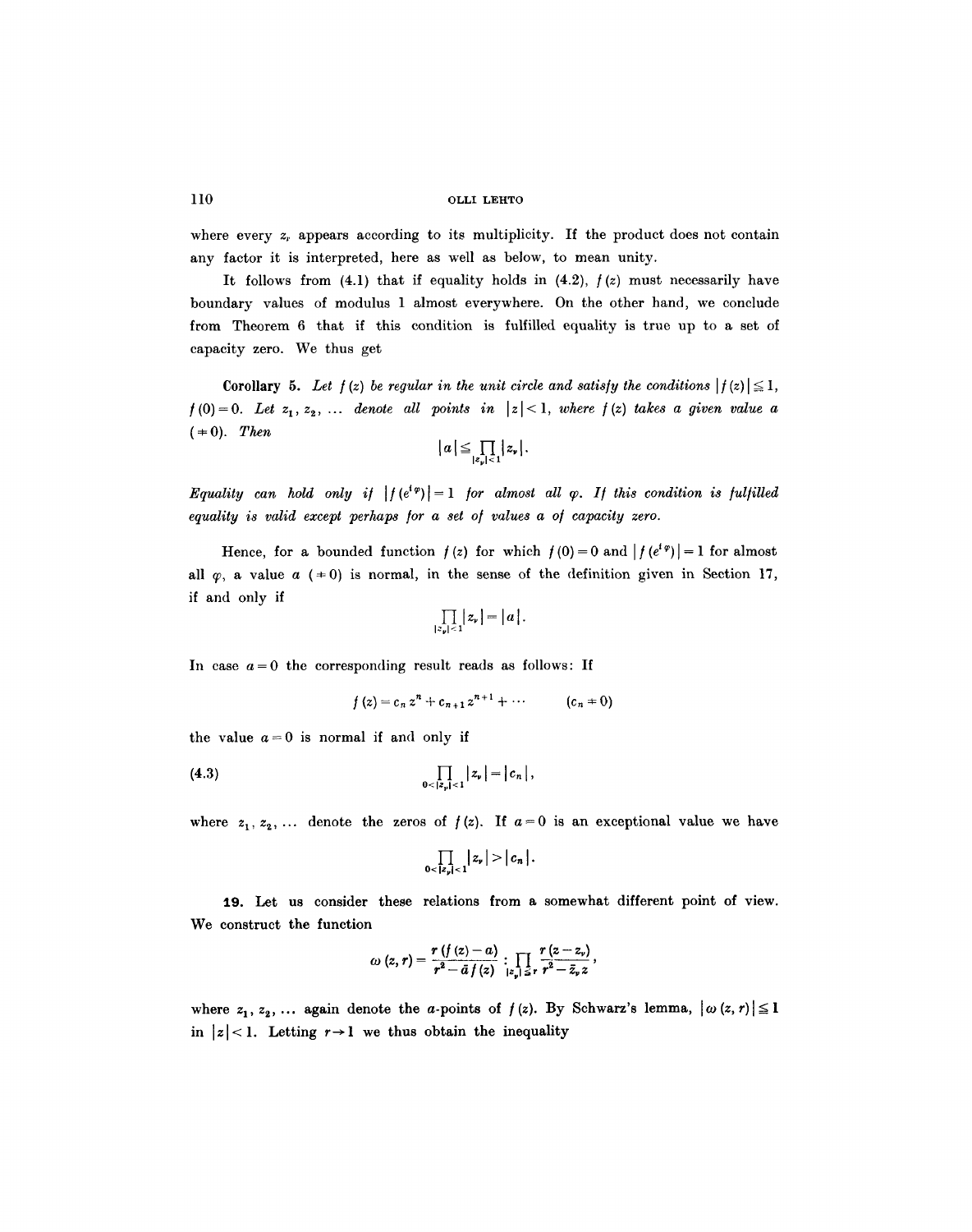$$
(4.4) \qquad \left|\frac{f(z)-a}{1-\tilde{a}f(z)}\right| \leq \prod_{|z_{\nu}|<1}\left|\frac{z-z_{\nu}}{1-\tilde{z}_{\nu}z}\right|.
$$

From the maximum principle we conclude that if equality is true in (4.4) for one point z, it identically holds in z. Now, for  $z = 0$  the relation (4.4) coincides with (4.2). By considering Corollary 5 we thus find again the following result of Frostman [1]:

Let  $f(z)$  be a regular function in the unit circle such that  $|f(z)| \leq 1$  and  $|f(e^{i\varphi})| = 1$ */or almost all*  $\varphi$ *. If a is a complex number,*  $|a| < 1$ , *and*  $z_1, z_2, \ldots$  *denote the a-points o/ /(z), we have the representation /ormula* 

(4.5) 
$$
\frac{f(z)-a}{1-\bar{a}f(z)}=e^{i\lambda}\prod_{|z_{\nu}|<1}\frac{z-z_{\nu}}{1-\tilde{z}_{\nu}z}e^{-i\alpha_{\nu}} \qquad (\alpha_{\nu}=\pi+\arg z_{\nu})
$$

*if and only if a is a normal value for*  $f(z)$ *. Hence,*  $(4.5)$  *is valid except perhaps for a set o/ values a o/ capacity zero.* 

As is well known, every convergent Blaschke-product  $\pi(z)$  has boundary values  $\pi(e^{i\varphi})$  of modulus 1 for almost all  $\varphi$ . From the above we conclude the following interrelation between the class of bounded functions with boundary values of modulus 1 almost everywhere and its subclass of convergent Blaschke-products: *1/ /(z) be. longs to the /ormer class then /or "almost all" a the linear trans/orms* 

$$
\frac{f(z)-a}{1-\bar{a}f(z)}
$$

*belong to the latter class.* In particular, if  $a=0$  is a normal value for  $f(z)$ , i.e., if (4.3) holds, then  $f(z)$  can be expanded as a Blaschke-product by means of its zeros.

Heins has recently proved<sup>1</sup> that an infinite convergent Blaschke-product takes every value  $e^{i\theta}$  ( $0 \le \theta < 2\pi$ ) infinitely often on the boundary. Hence, by the above result, if  $f(z)$  is non-rational and a is a normal value for  $f(z)$ , the function

$$
\frac{f(z)-a}{1-\bar{a}f(z)}
$$

also has this property. This yields us

**Theorem 7.** Let  $f(z)$  be regular and non-rational in the unit circle,  $|f(z)| \leq 1$  and  $|f(e^{i\varphi})|=1$  *almost everywhere. Then*  $f(z)$  *takes every value*  $e^{i\vartheta}$   $(0 \le \vartheta < 2\pi)$  *infinitely often on the frontier*  $|z| = 1$ .

<sup>&</sup>lt;sup>1</sup> In a lecture given in Zürich in February 1953.